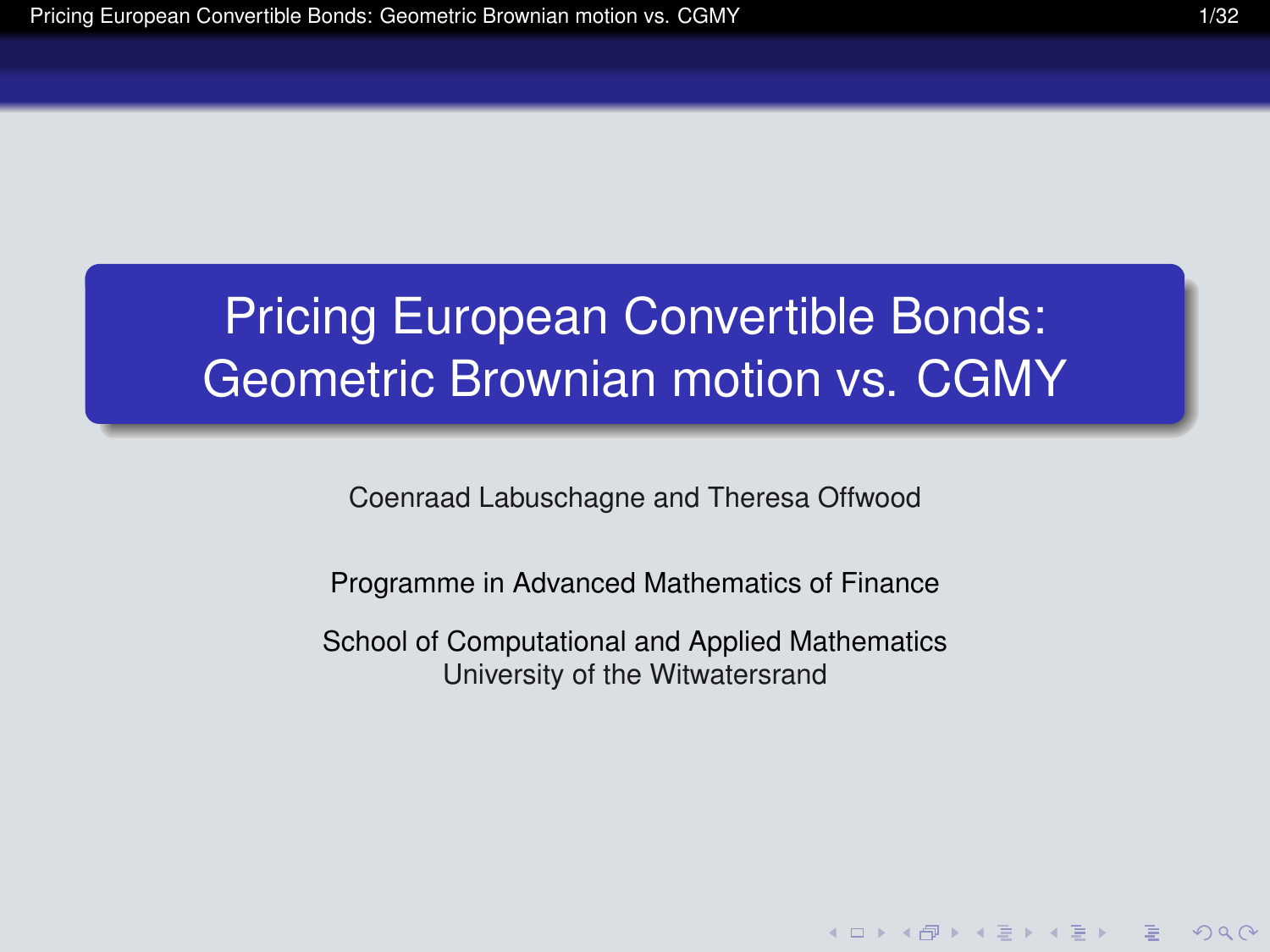### **Outline**



[Convertible bonds](#page-3-0)

[CGMY model](#page-13-0)



[Pricing models](#page-19-0)



### [Results](#page-31-0)



K ロ ▶ K @ ▶ K 할 ▶ K 할 ▶ | 할 | © Q Q @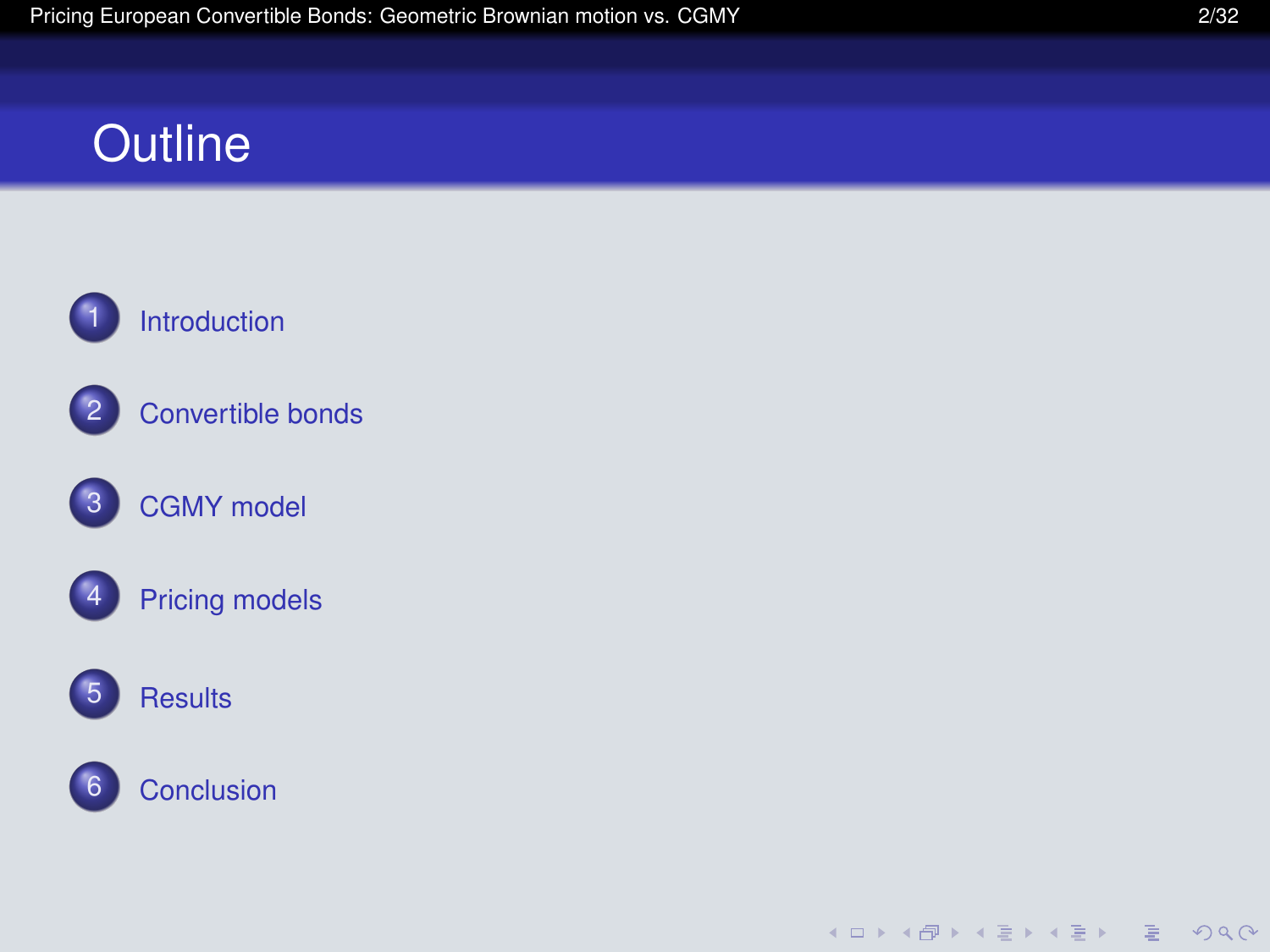### Introduction

- Convertible bonds are complex financial instruments, which despite their name, have more in common with derivatives than with conventional bonds.
- Over the last few years serious innovation has gone into adding contractual features to these products, which has resulted in more and more fundamental pricing challenges.
- **•** The questions of how to deal with the coupled nature of the convertible bond and how to include credit risk into its value, are some of the problems.
- As the pricing techniques are moving away from geometric Brownian motion, it is important to look at the valuation of convertible bonds under different densities.
- We have chosen to compare the CGMY model prices of convertible bonds to the GBM model prices.
- <span id="page-2-0"></span>In today's presentation, we will only look at 2 pricing techniques: the component model and a Monte Carlo method.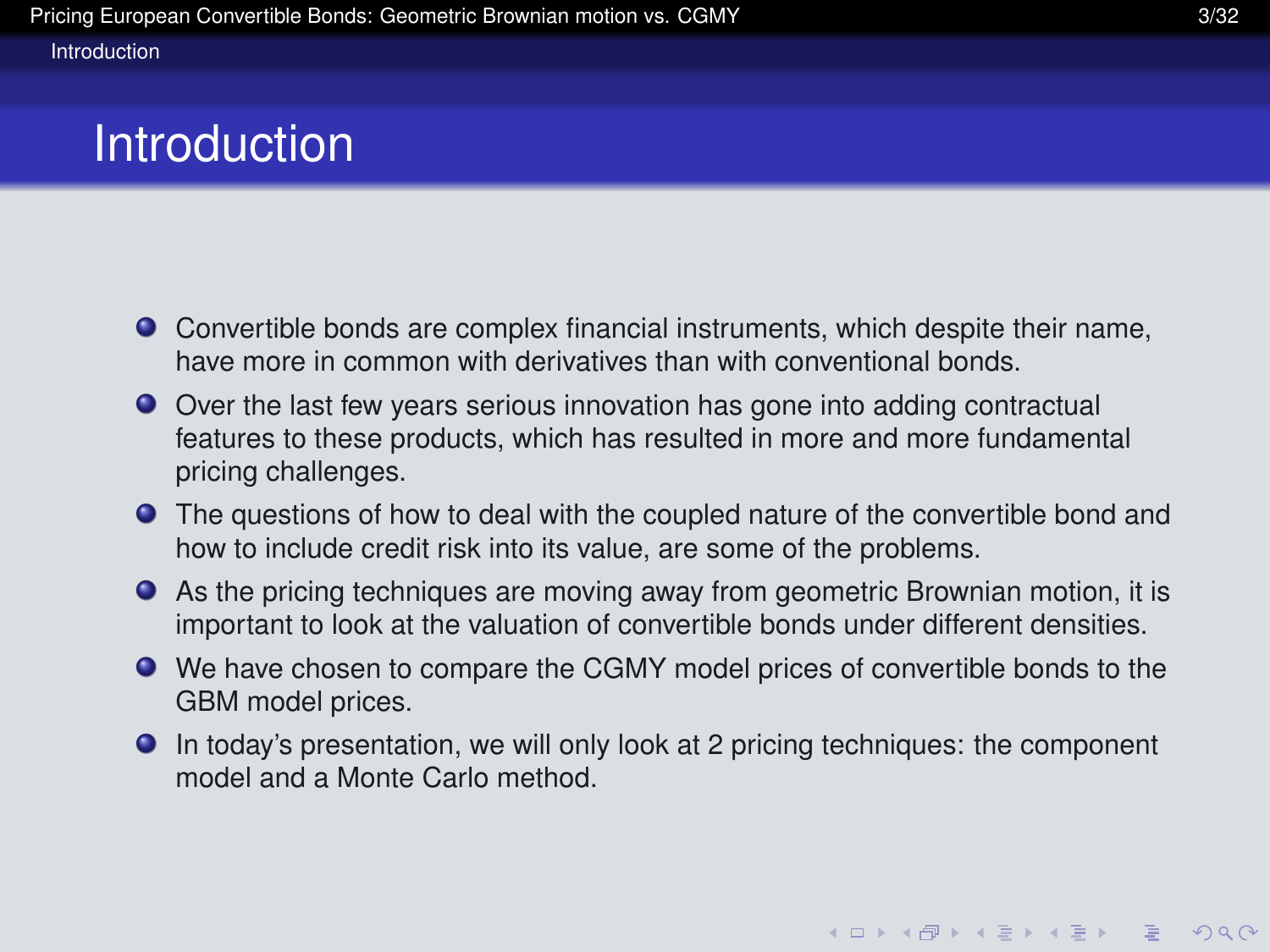### What is a convertible bond?

### **Definition**

<span id="page-3-0"></span>A *convertible bond* is a type of equity-linked debt, which offers investors the option to exchange debt issued by the company for equity at some point in the future. The investors pay for this privilege by accepting a reduced interest rate during the life of the bond compared with equivalent straight bond coupons.

K ロ ▶ K @ ▶ K 할 ▶ K 할 ▶ | 할 | © 9 Q @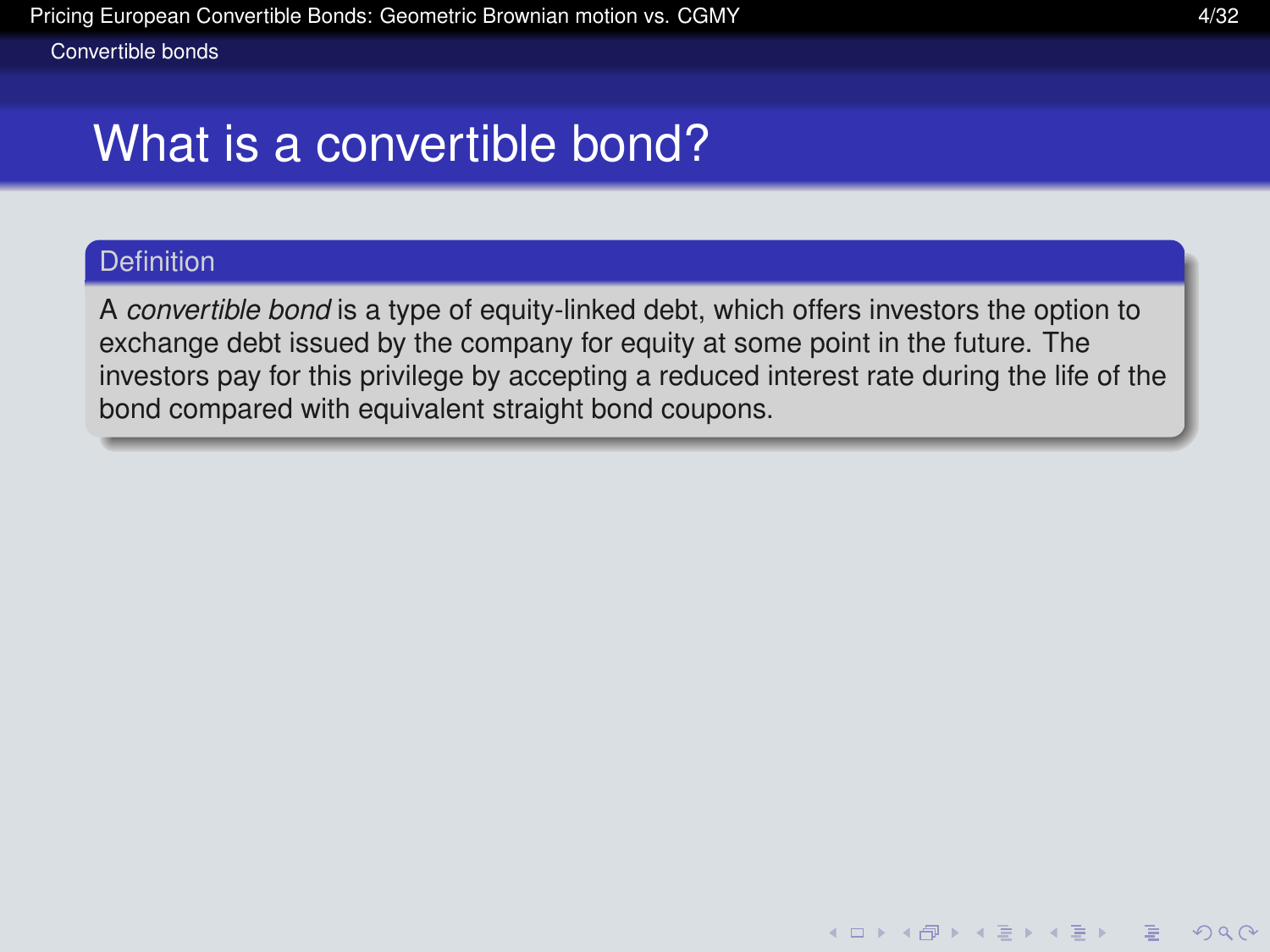# What is a convertible bond?

### **Definition**

A *convertible bond* is a type of equity-linked debt, which offers investors the option to exchange debt issued by the company for equity at some point in the future. The investors pay for this privilege by accepting a reduced interest rate during the life of the bond compared with equivalent straight bond coupons.

### **Advantages for issuer:**

- A convertible bond reduces the cost of debt funding compared to straight debt alone.
- <span id="page-4-0"></span>Lower credit companies who may not be able to access the straight debt market can often still issue convertible bonds.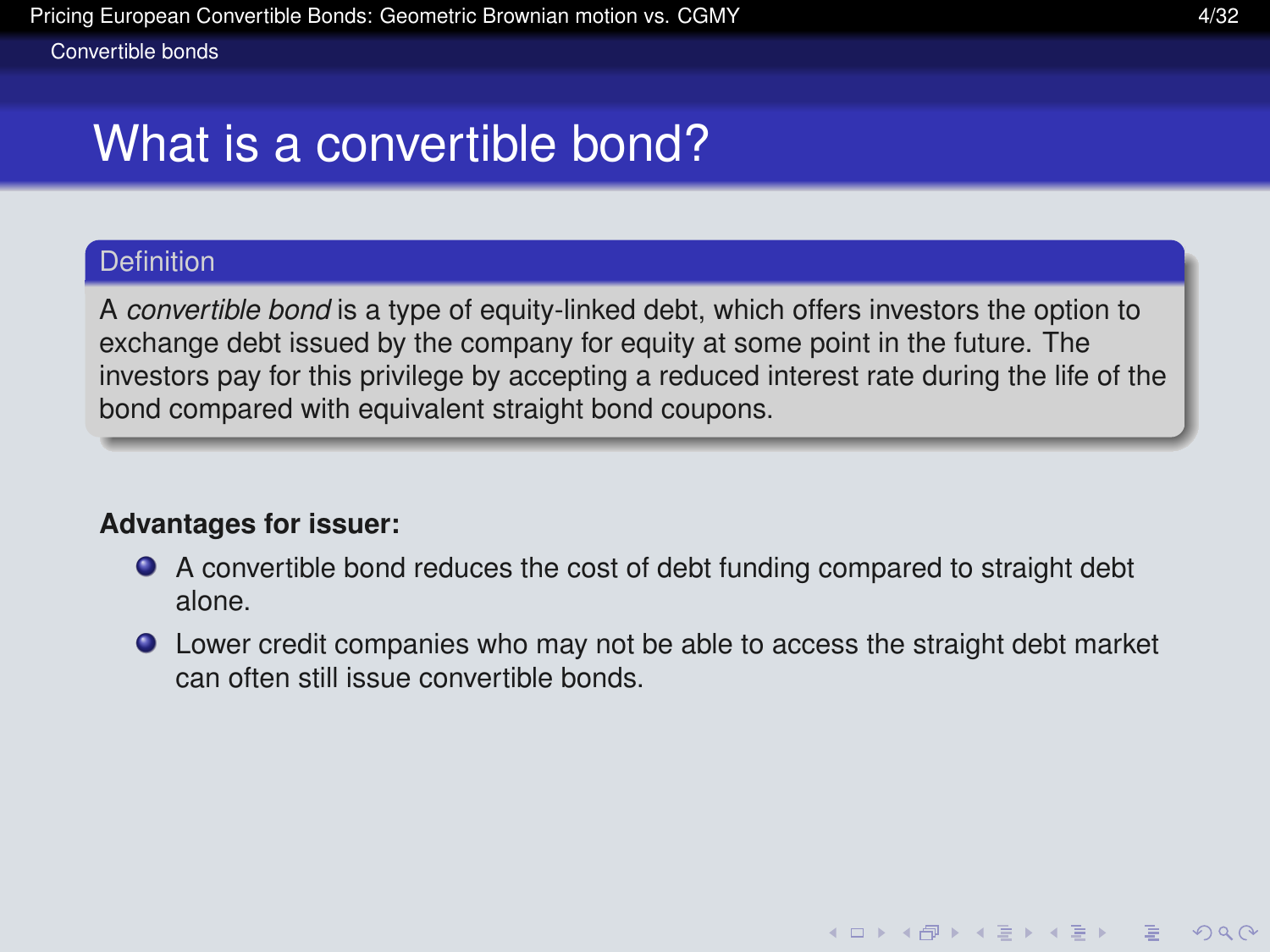# What is a convertible bond?

### **Definition**

A *convertible bond* is a type of equity-linked debt, which offers investors the option to exchange debt issued by the company for equity at some point in the future. The investors pay for this privilege by accepting a reduced interest rate during the life of the bond compared with equivalent straight bond coupons.

### **Advantages for issuer:**

- A convertible bond reduces the cost of debt funding compared to straight debt alone.
- Lower credit companies who may not be able to access the straight debt market can often still issue convertible bonds.

### **Advantages for investor:**

- A convertible offers greater stability of income than regular stock.
- <span id="page-5-0"></span>If the company does well, they can convert to equity and receive the benefits of holding stock.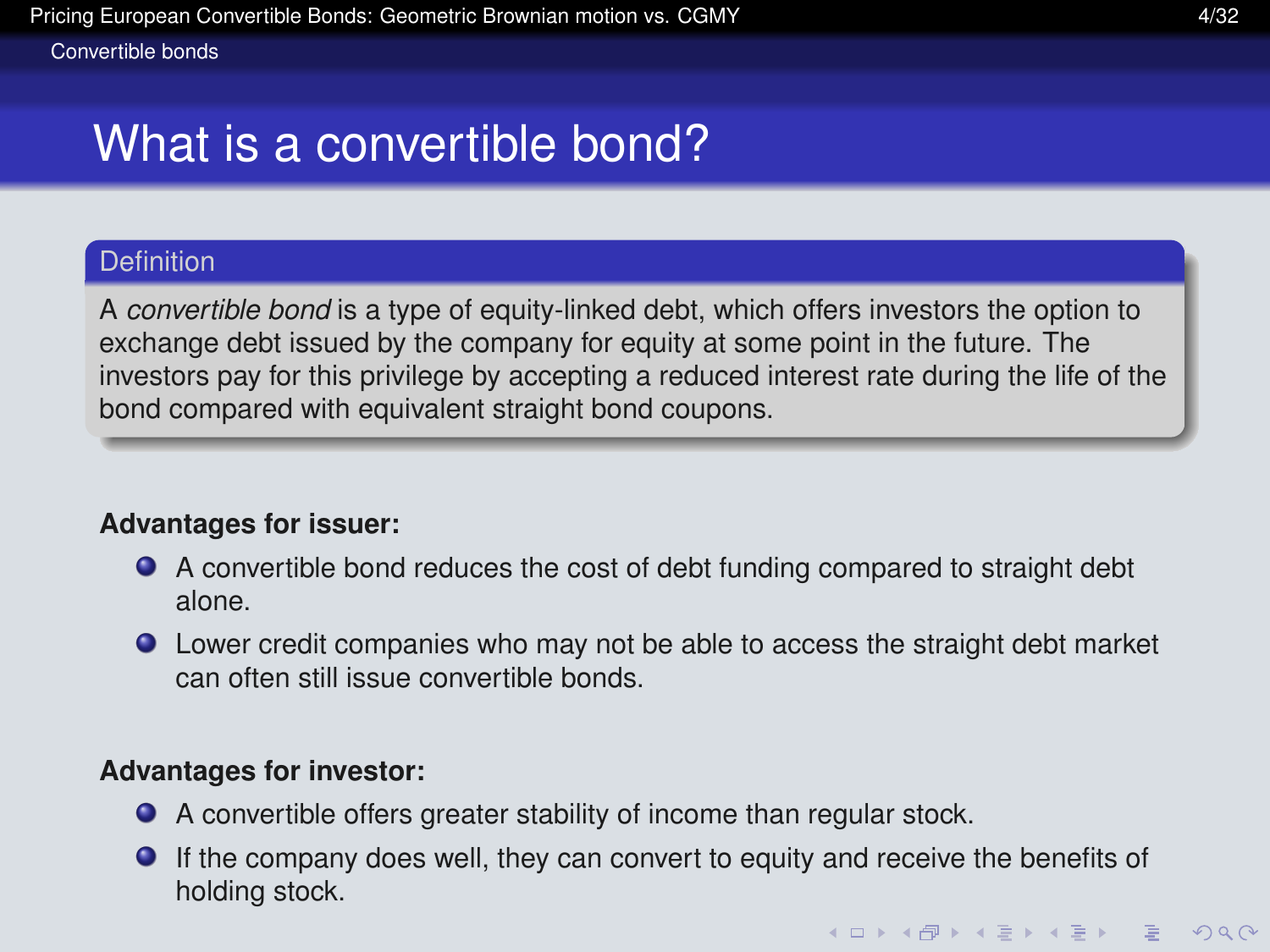### Terms of a convertible bond I

- **Principal**: The face value of the convertible bond, i.e. the redemption value.
- **Coupon:** The annual interest rate as a percentage of the principal.
- **Coupon frequency**: The number of coupon payments per year.
- **Conversion Ratio**: The number of shares of the underlying stock that the convertible bond can be exchanged into. This ratio is usually determined at issue and is only changed to keep the total equity value constant, eg. when dividends or stock splits occur.
- **Conversion Price**: The price of each underlying share paid on conversion, assuming the bond principal is used to pay for the shares received.

$$
Conversion Price = \frac{Principal}{Conversion Ratio} \tag{1}
$$

- **Conversion Value**: The conversion value is generally determined on a daily basis as the closing price of the stock multiplied by the conversion ratio.
- <span id="page-6-0"></span>**First Conversion Date**: The first date after issue at which the bond can be converted into stock. Sometimes there is a period after issue in which conversion is not allowed.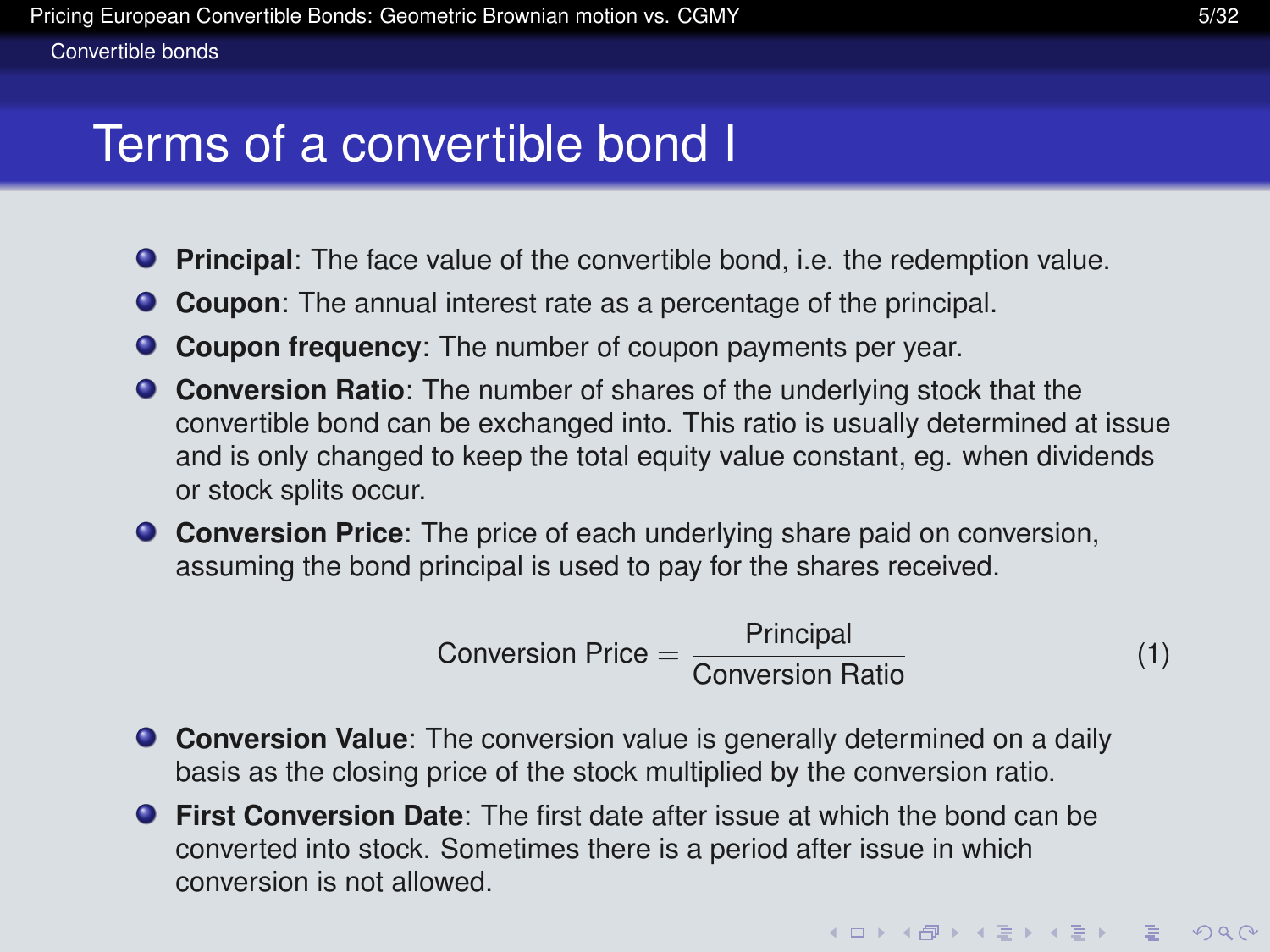[Convertible bonds](#page-7-0)

# Terms of a convertible bond II

- **Call Provisions**: A call provision can be seen as a call option sold by the investor to the issuer. It gives the issuer the right to buy the bond back at the call price, which is specified in the call schedule, which gives the call price at each future time. Generally, convertible bonds are call protected for a certain number of years and only become callable after a certain date. This provision reduces the value of the bond.
- <span id="page-7-0"></span>**Put provisions**: A put provision can be regarded as a put option sold by the issuer to the investor. It gives the investor the right to sell the bond back at the put price on certain dates prior to maturity. This provides the investor with extra downside protection and therefore increases the value of the bond.

**KOD KARD KED KED DRA**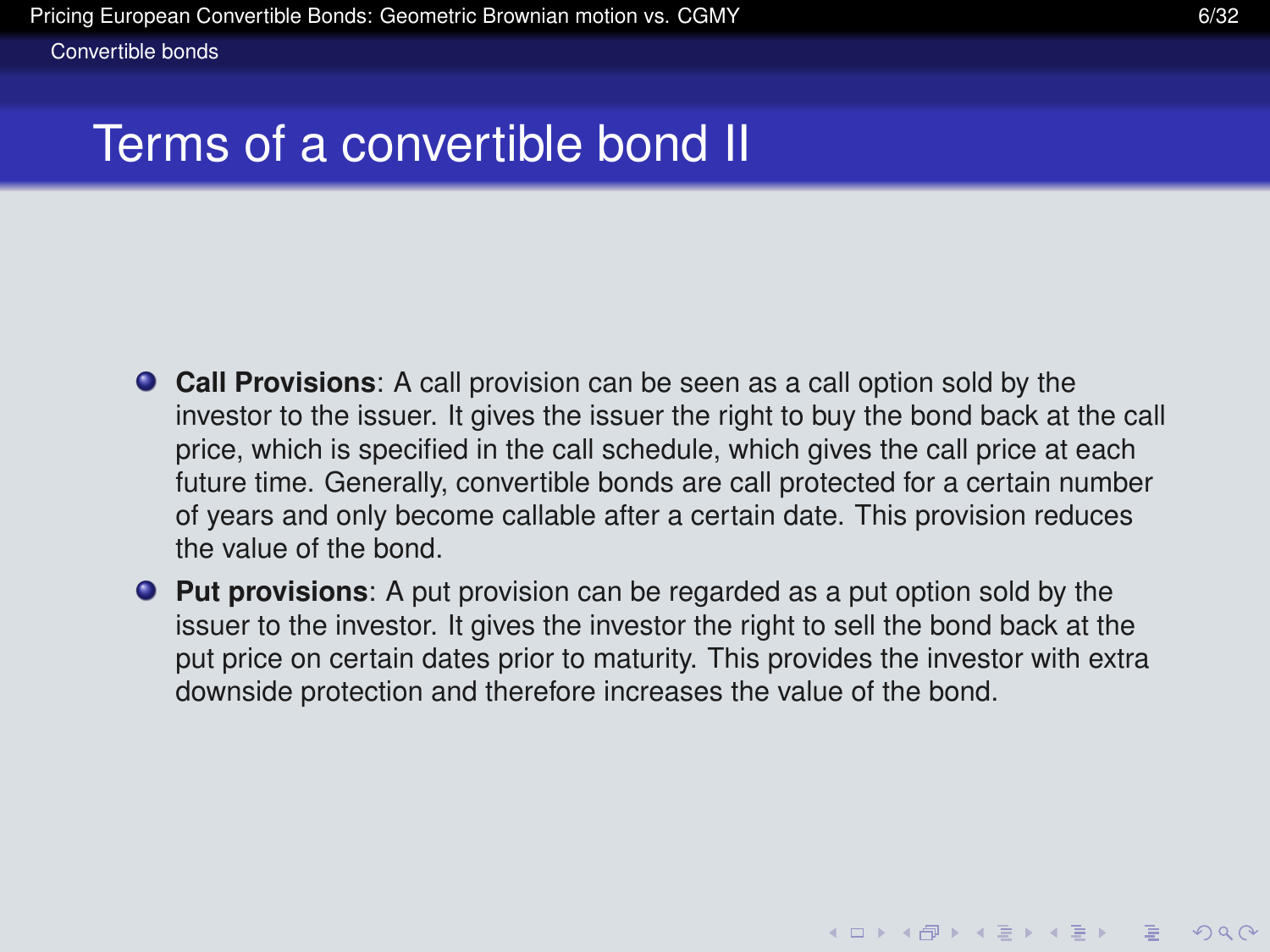# Some further notation:

- $\bullet$   $r_t$ <sub>*T*</sub> = continuously compounded risk-free interest rate from t to T
- $V_t$  = fair value of the convertible bond
- $T =$  maturity of the convertible bond
- $\bullet$   $N =$  face value of the convertible bond
- $S_t$  = price of the underlying equity at time t
- $\bullet$   $\gamma_t$  = conversion ratio at time t
- $\bullet \ \gamma_t S_t$  = conversion value at time t
- $\bullet$   $c$  = continuously compounded coupon rate of the bond
- $\bullet$  *t*<sub>1</sub>, *t*<sub>2</sub>, ..., *t*<sub>n</sub> = coupon payment dates
- $\Omega_{\text{call}} = \text{call period}$
- $\Omega_{conv} =$  conversion period
- <span id="page-8-0"></span> $\Omega_{put}$  = put period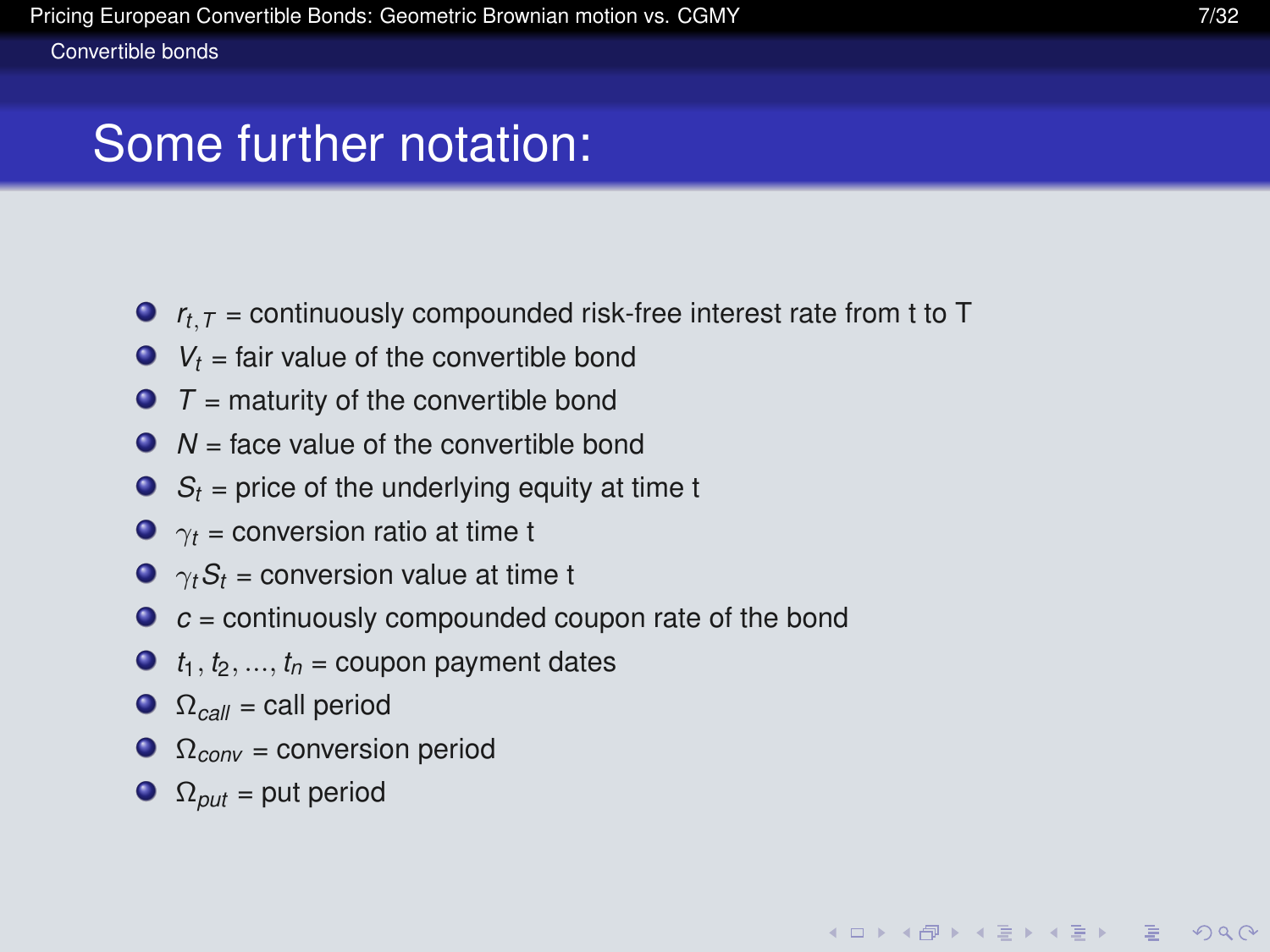# Lower bound of convertible bond price

<span id="page-9-0"></span>To calculate this lower bound, the convertible bond is split into two components:

K ロ ▶ K @ ▶ K 할 ▶ K 할 ▶ | 할 | © Q Q @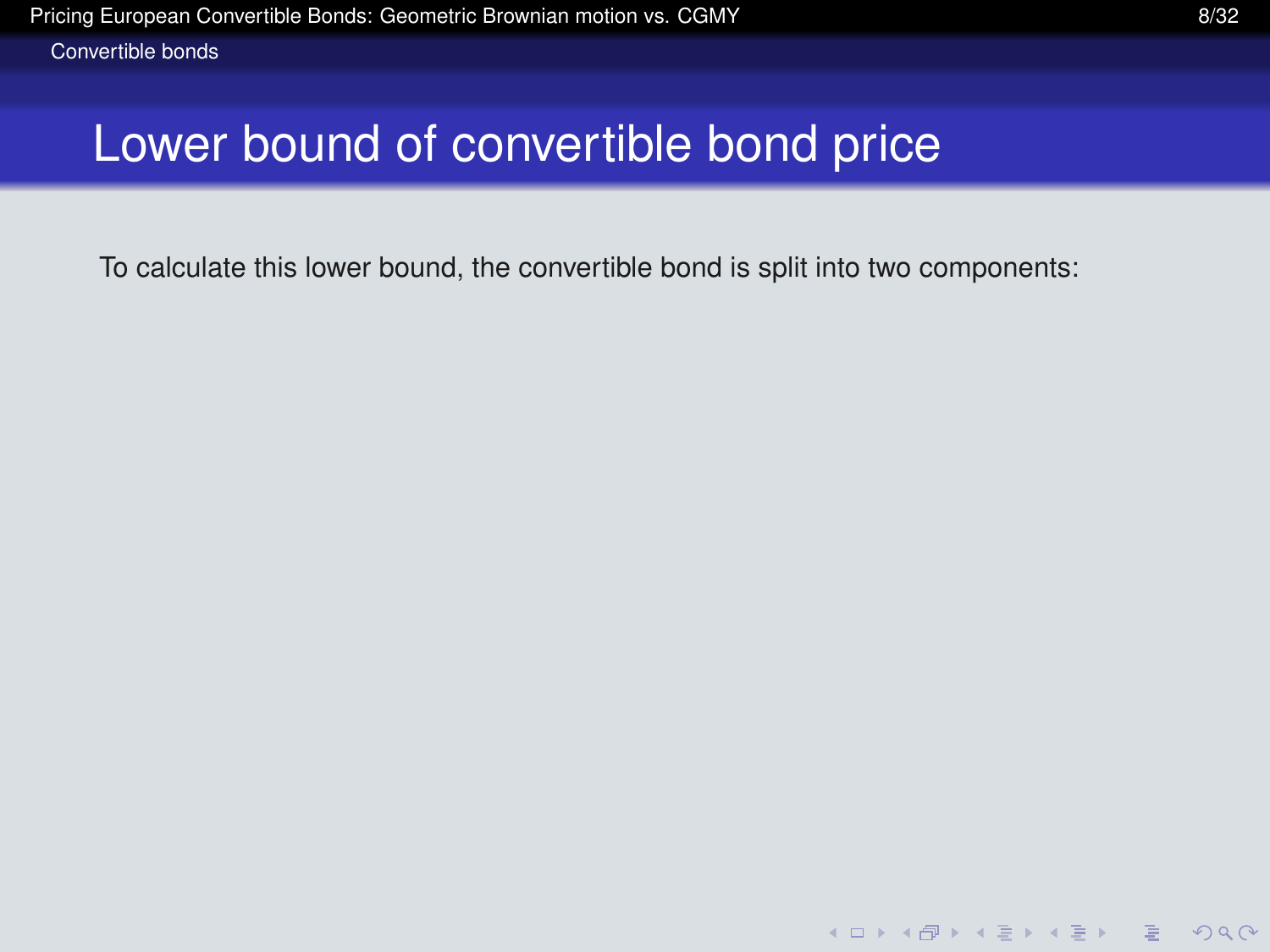# Lower bound of convertible bond price

To calculate this lower bound, the convertible bond is split into two components:

### **The investment value:**

- is its value as a bond without the conversion feature.
- <span id="page-10-0"></span>This value remains relatively stable over a wide range of stock values as long as interest rates stay stable and drops only when the stock price nears zero as the company is then most likely in financial difficulties.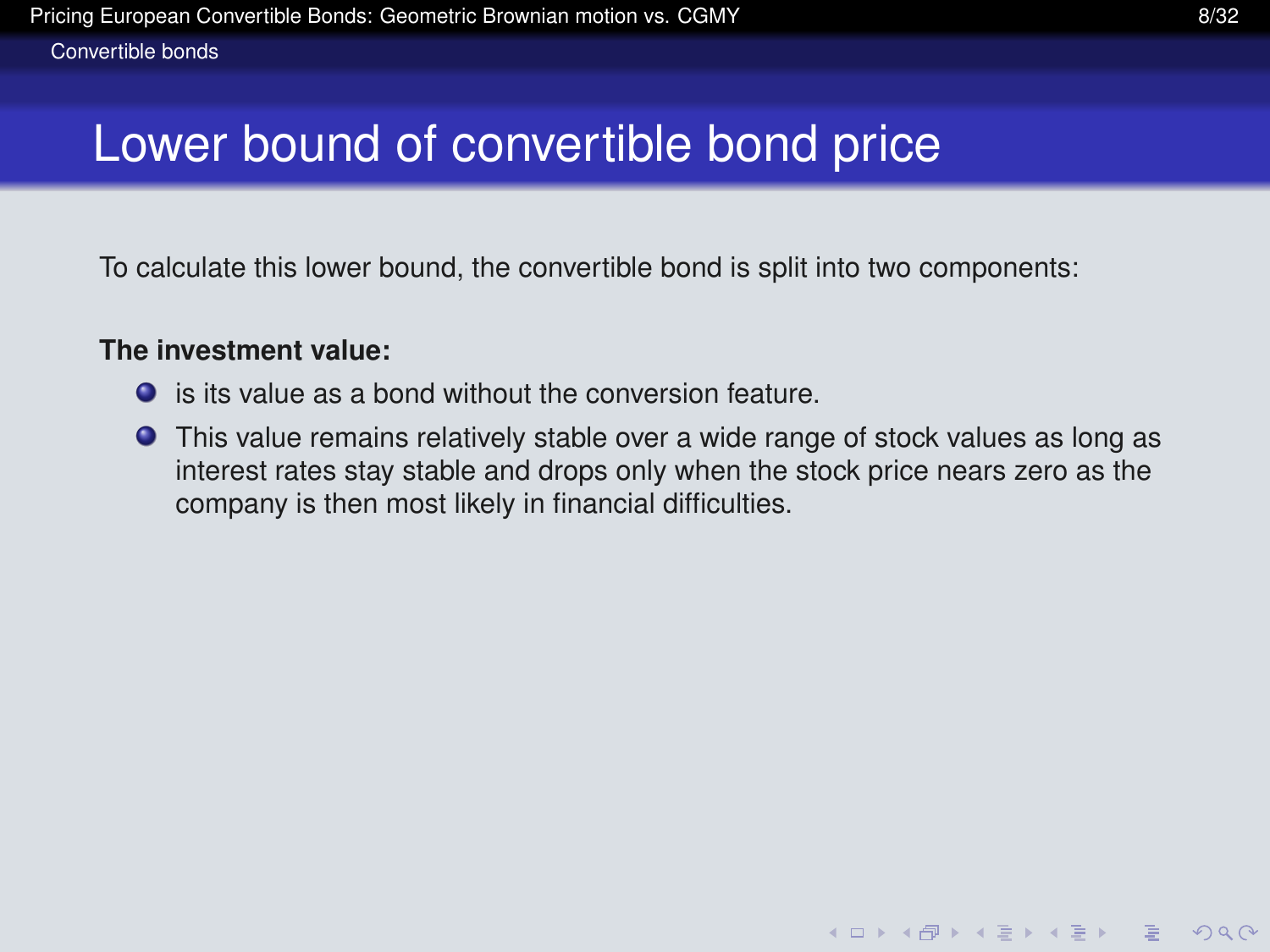# Lower bound of convertible bond price

To calculate this lower bound, the convertible bond is split into two components:

### **The investment value:**

- is its value as a bond without the conversion feature.
- This value remains relatively stable over a wide range of stock values as long as interest rates stay stable and drops only when the stock price nears zero as the company is then most likely in financial difficulties.

### **The conversion value or equity value:**

- $\bullet$  is the equity portion of the convertible bond.
- It is the value of the convertible bond if it were to be converted into stock at the current market prices.
- It is found by multiplying the given stock price by the conversion ratio.

<span id="page-11-0"></span>The lower bound of the convertible bond price is the maximum of these two values.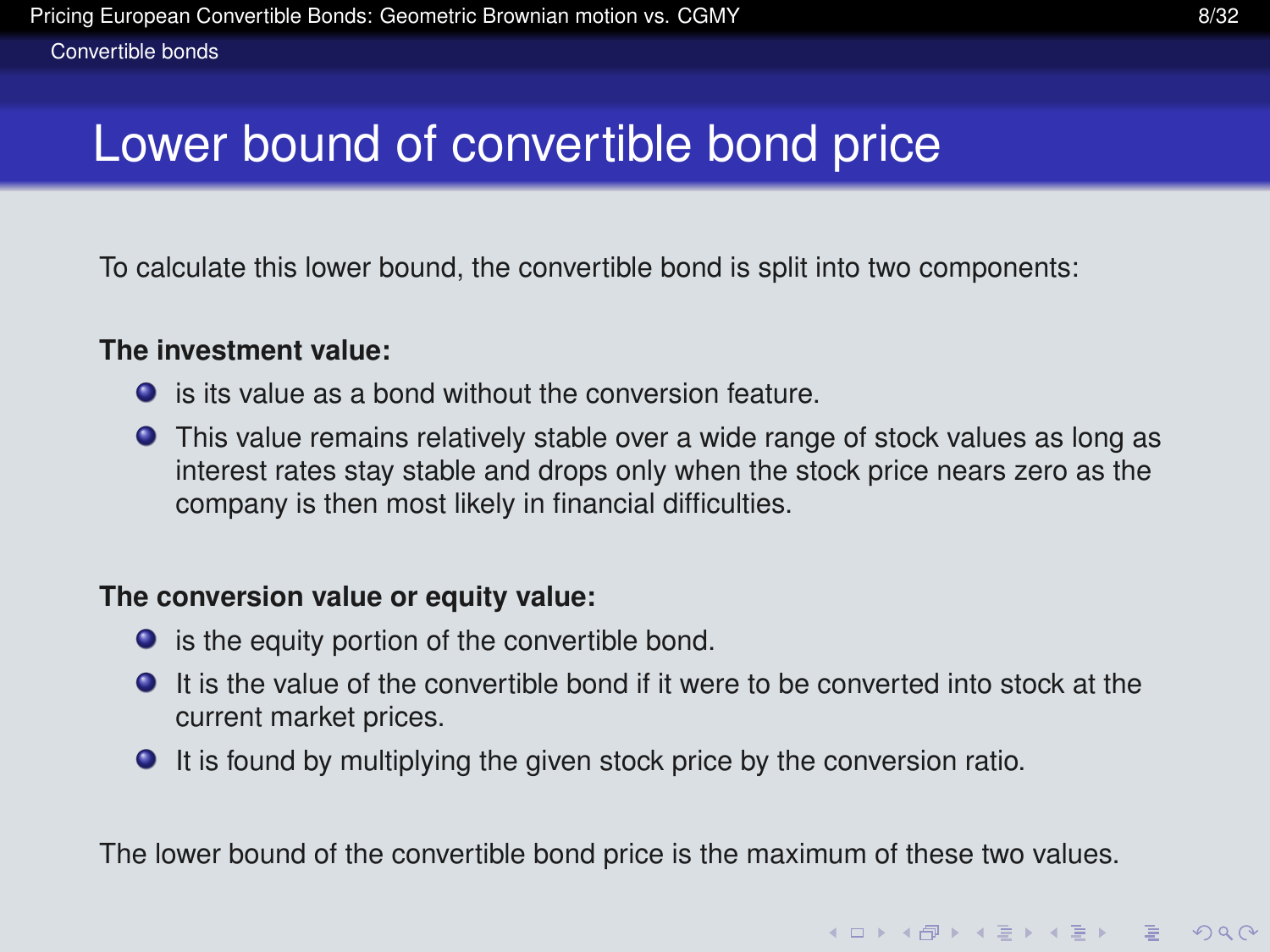#### [Convertible bonds](#page-12-0)

### Lower bound



<span id="page-12-0"></span>Figure: Lower Bound of the convertible bond price

K ロ ▶ K @ ▶ K 할 ▶ K 할 ▶ | 할 | © Q Q @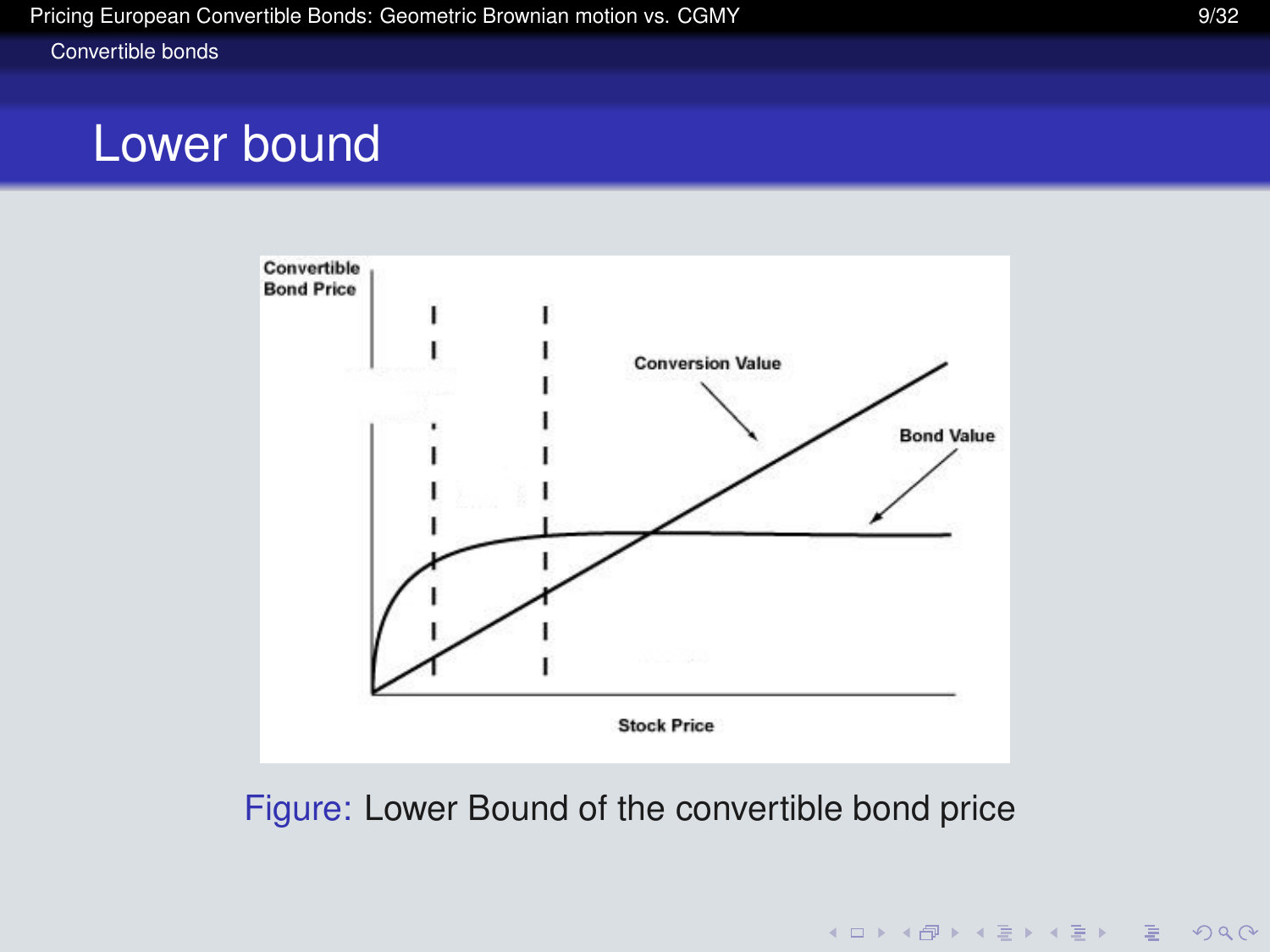#### [CGMY model](#page-13-0)

<span id="page-13-0"></span>

K ロ ▶ K @ ▶ K 할 ▶ K 할 ▶ | 할 | © Q Q @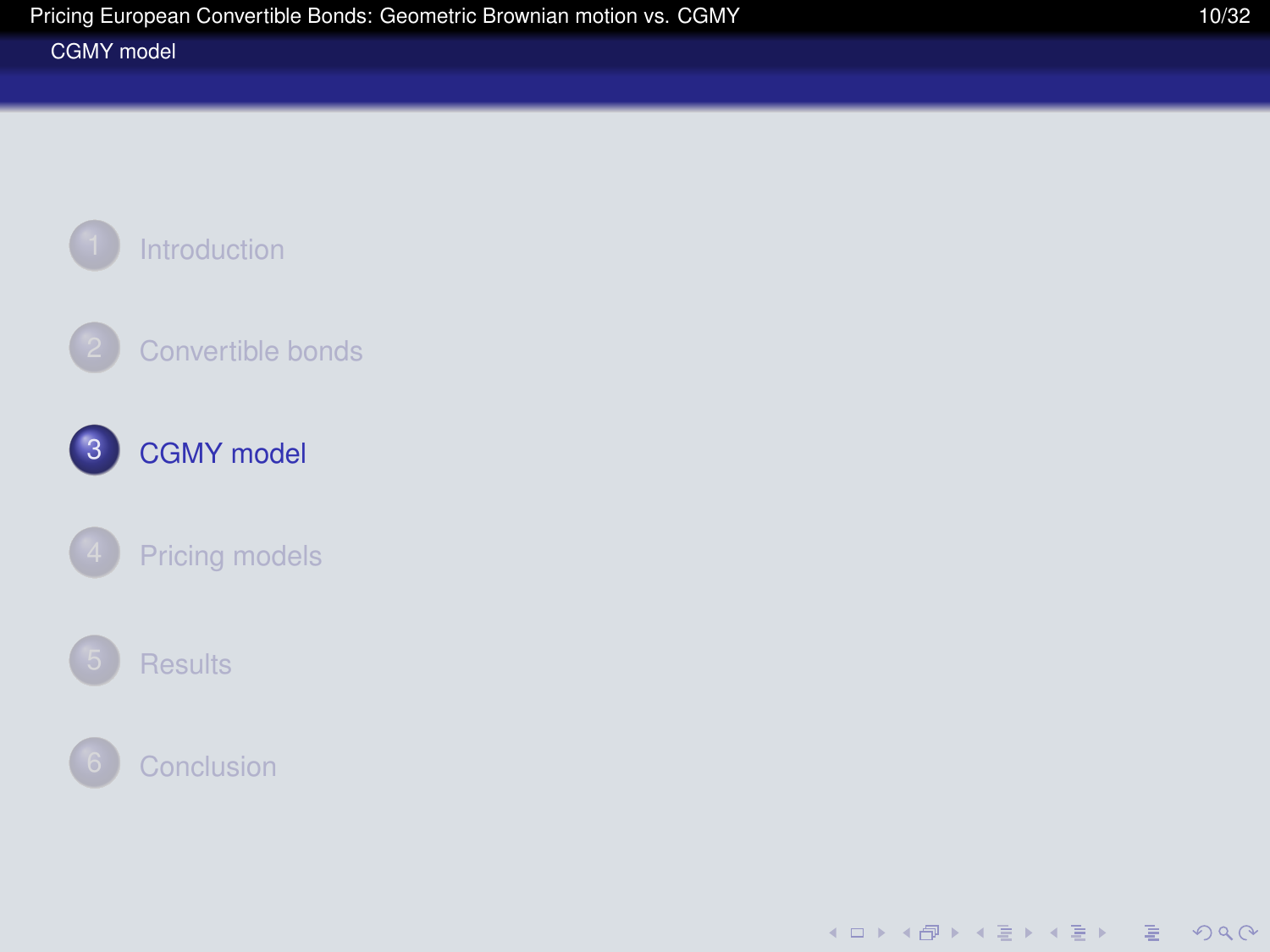Let  $(\Omega, \mathcal{F}, (\mathcal{F}_t)_{t>0}, P)$  be a filtered probability space satisfying the usual conditions and let  $T \in [0, \infty]$  denote the time horizon.

#### Theorem

*The distribution f<sup>X</sup> of a random variable X is infinitely divisible if and only if there exists a triplet* (*b, c, v*), with  $b \in \mathbb{R}$ ,  $c \in \mathbb{R}^+$  *and a measure satisfying*  $\nu(0) = 0$  *and*  $\int_{\mathbb{R}} (1 \wedge |x|^2) \nu(d\mathsf{x}) < \infty$  such that

<span id="page-14-1"></span>
$$
\mathbb{E}[e^{i\mu X}] = exp[ibu - \frac{u^2c}{2} + \int_{\mathbb{R}} (e^{i\mu x - 1 - i\mu x \cdot 1_{\{|x| < 1\}}}) \nu(dx)]. \tag{2}
$$

- **The triplet**  $(b, c, \nu)$  **is called the Lévy or characteristic triplet,**
- the exponent in [\(2\)](#page-14-1) is denoted by  $\kappa(u)$  and is called the *Lévy* or *characteristic*  $\bullet$ *exponent*,
- $\bullet$  *b*  $\in$  R is called the *drift term*.
- *c* ∈ R<sup>+</sup> the *diffusion coefficient*, and
- <span id="page-14-0"></span>ν the *Lévy measure*.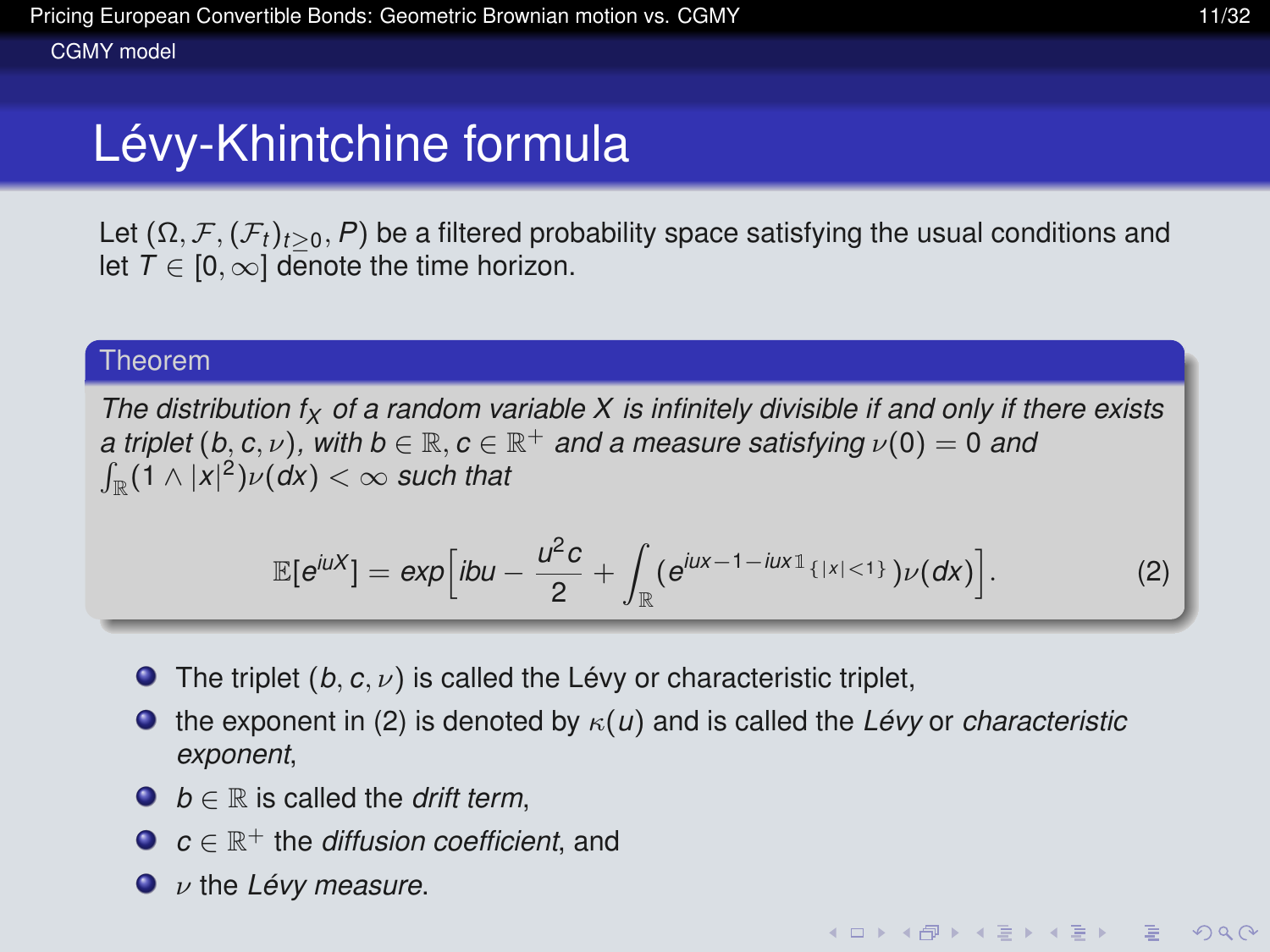#### [CGMY model](#page-15-0)

# CGMY process

### **Definition**

The Lévy density of the CGMY process is given by

$$
\kappa_{CGMY}(x) = \begin{cases} \frac{Ce^{-M|x|}}{|x|^{1+Y}} & \text{if } x > 0\\ \frac{Ce^{-G|x|}}{|x|^{1-Y}} & \text{if } x < 0, \end{cases}
$$

<span id="page-15-0"></span>where  $C > 0$ ,  $G, M > 0$  and  $Y < 2$ .

K ロ ▶ K @ ▶ K 할 ▶ K 할 ▶ | 할 | © Q Q @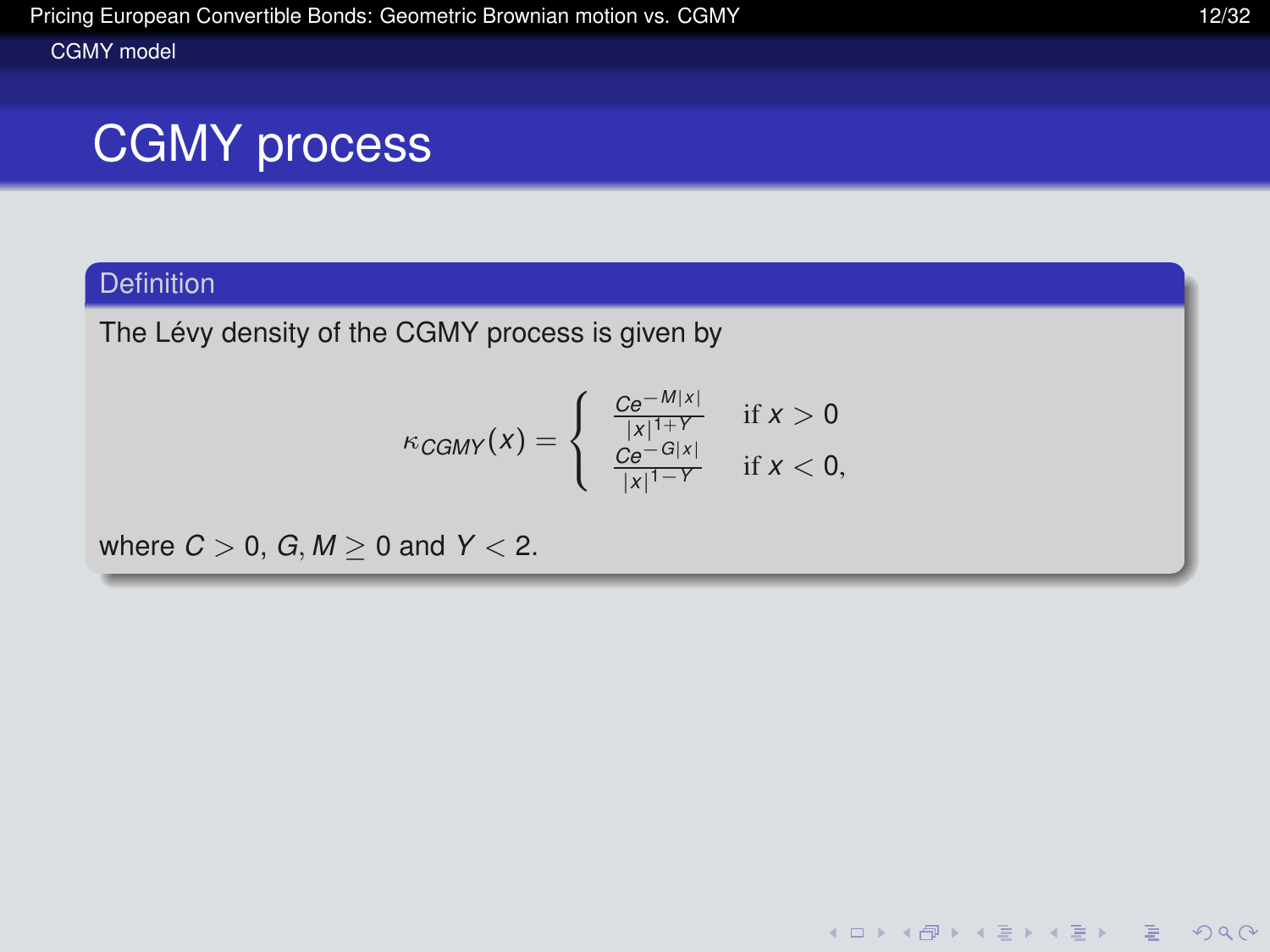#### [CGMY model](#page-16-0)

# CGMY process

### Definition

The Lévy density of the CGMY process is given by

$$
\kappa_{CGMY}(x) = \begin{cases} \frac{C e^{-M|x|}}{|x|^{1+Y}} & \text{if } x > 0\\ \frac{C e^{-G|x|}}{|x|^{1-Y}} & \text{if } x < 0, \end{cases}
$$

where  $C > 0$ ,  $G, M > 0$  and  $Y < 2$ .

### **Role of parameters:**

- *C* can be seen as the measure of overall level of activity in the process,
- *G* and *M* control the rate of exponential decay on the right and left of the Lévy density, leading to skewed distributions when they are unequal, and
- <span id="page-16-0"></span>*P* Y is useful in characterising the monotonicity of the process including whether the process has finite or infinite activity and finite or infinite variation.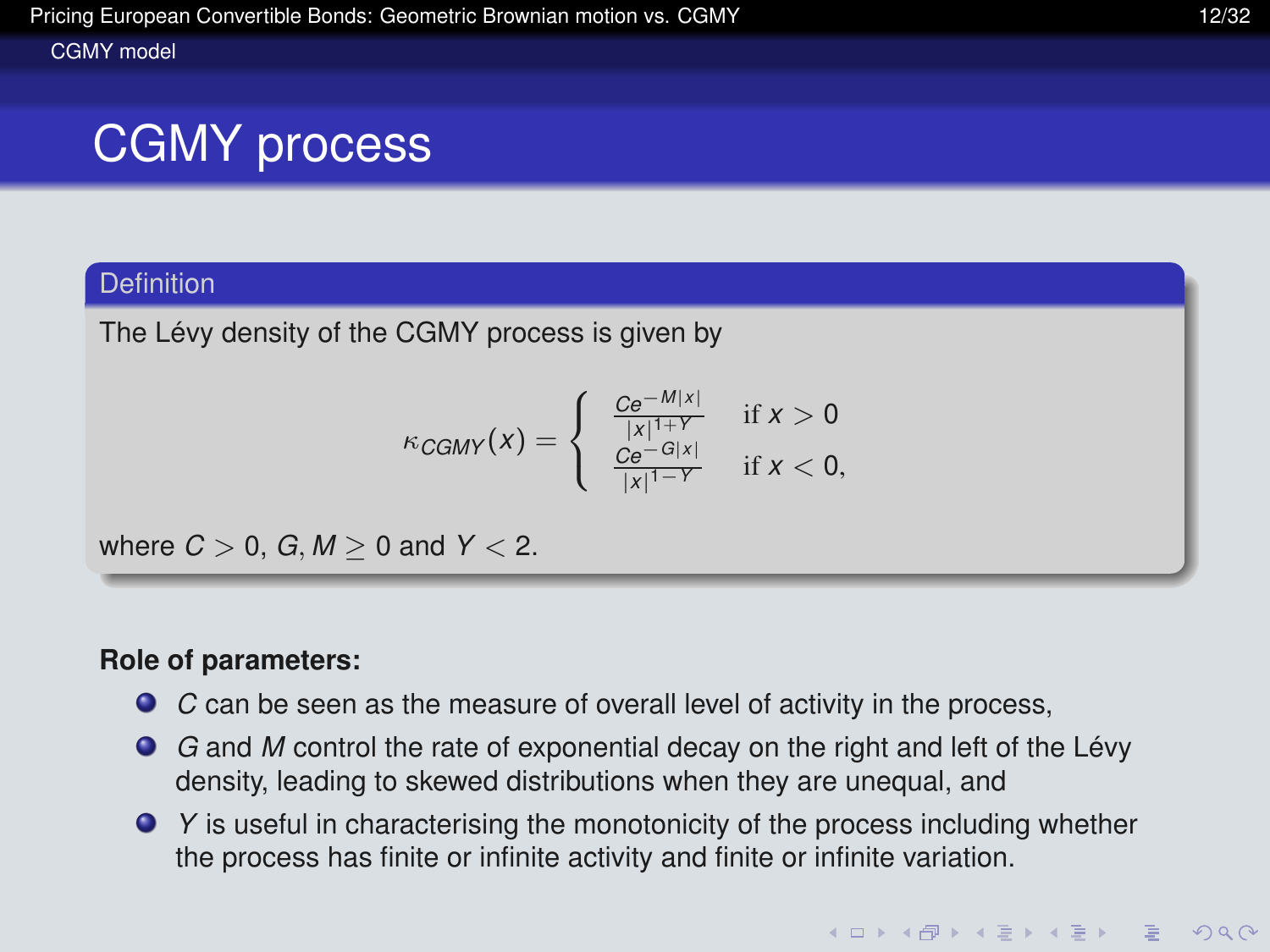### CGMY stock price process

- $\bullet$   $X_{CGMY}(t, C, G, M, Y)$  = the infinitely divisible process of independent increments with the CGMY density.
- The characteristic function of the CGMY process is given by

$$
\phi_{CGMY}(u, t, C, G, M, Y) = e^{tCT(-Y)[(M-iu)^Y - M^Y + (G+iu)^Y - G^Y]}.
$$

● The CGMY stock price process is given by

$$
S_t(\omega)=S_0e^{(\mu+\omega)t+X_{CGMY}(t,C,G,M,Y)},
$$

<span id="page-17-0"></span>where  $\mu$  is the mean rate of returns on the stock and  $\omega$  is a 'convexity correction'.

**KOD KAD KED KED E VOOR**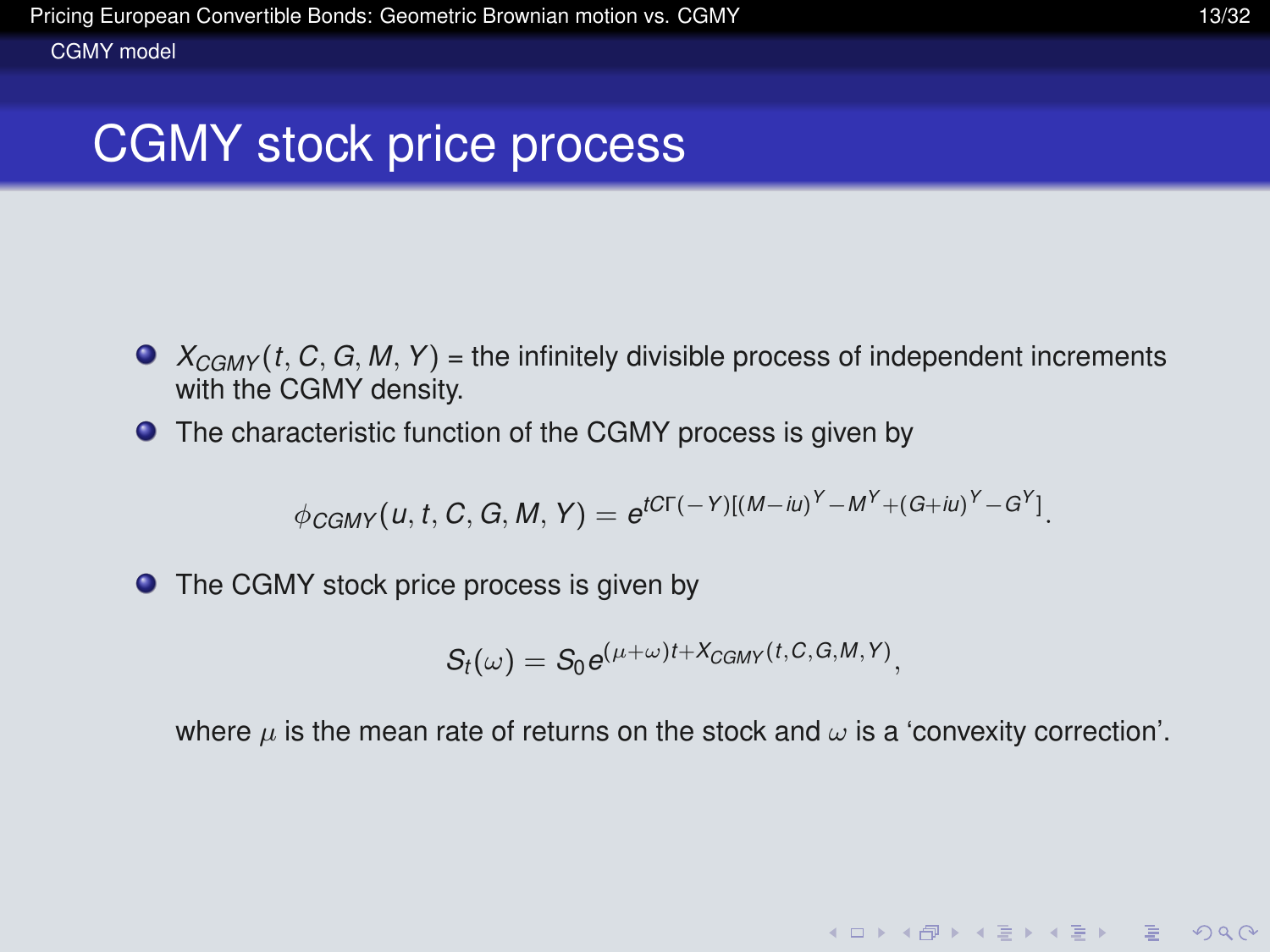# Pricing options given the characteristic function

- If the density of our stock price process is known, then pricing options is easy as you just need to calculate the expected value.
- However, if only the characteristic function is known, then Carr et al. showed that the price of a European call option  $C(T, K)$  with maturity T and strike K is given by

$$
C(T,K)=\frac{e^{-\alpha log(K)}}{\pi}\int_0^\infty e^{-ivlog(K)}\rho(v)dv
$$

where

$$
\rho(v) = \frac{e^{-rT}\phi(v - (\alpha + 1)i)}{\alpha^2 + \alpha - v^2 + i(2\alpha + 1)v}
$$

and  $\alpha$  is a positive constant such that the  $\alpha$ th moment of the stock price exists (typically a value of  $\alpha = 0.75$  will do).

<span id="page-18-0"></span>Using fast Fourier transforms, it is possible to compute within seconds the complete option surface.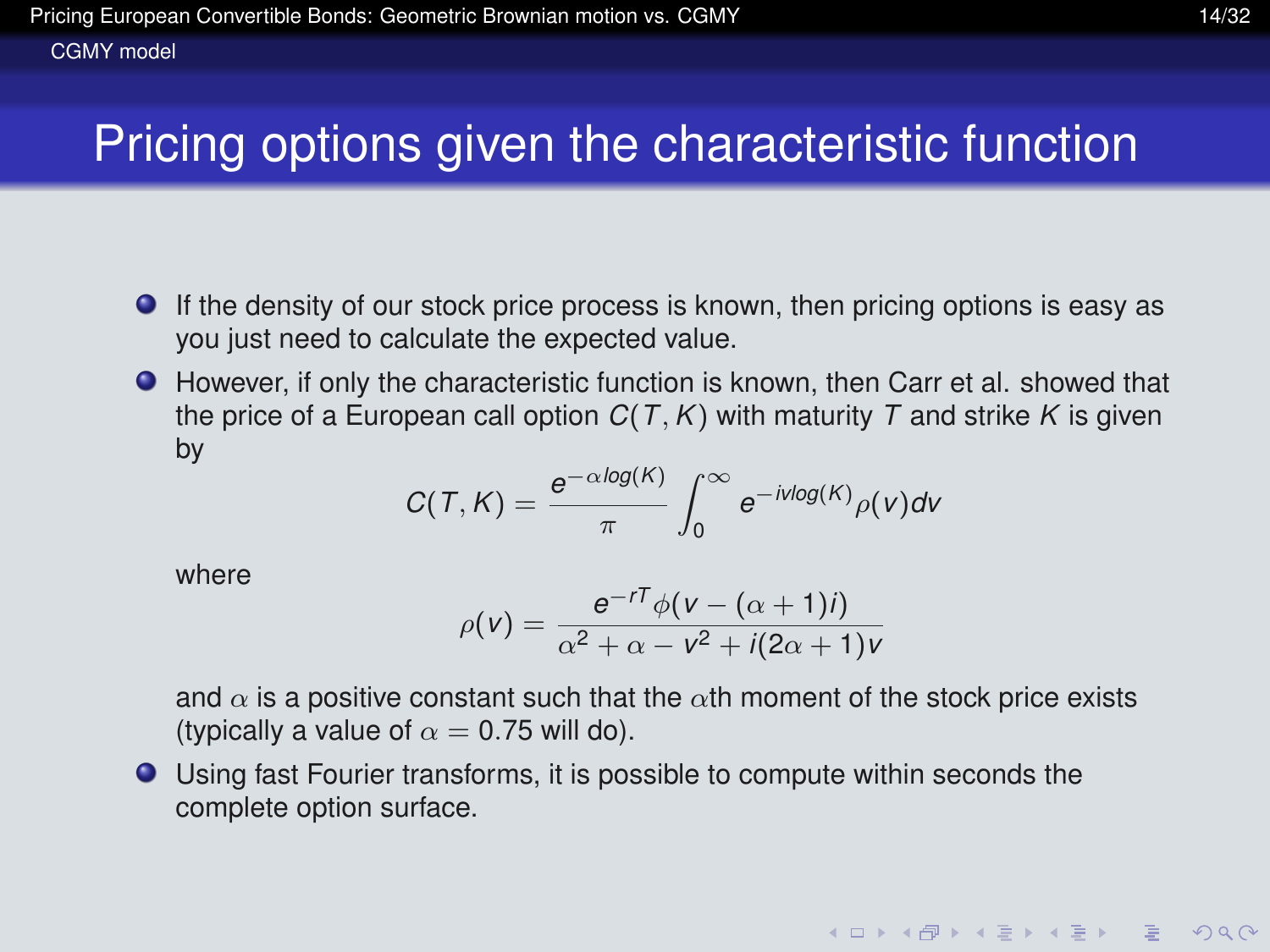#### [Pricing models](#page-19-0)

<span id="page-19-0"></span>

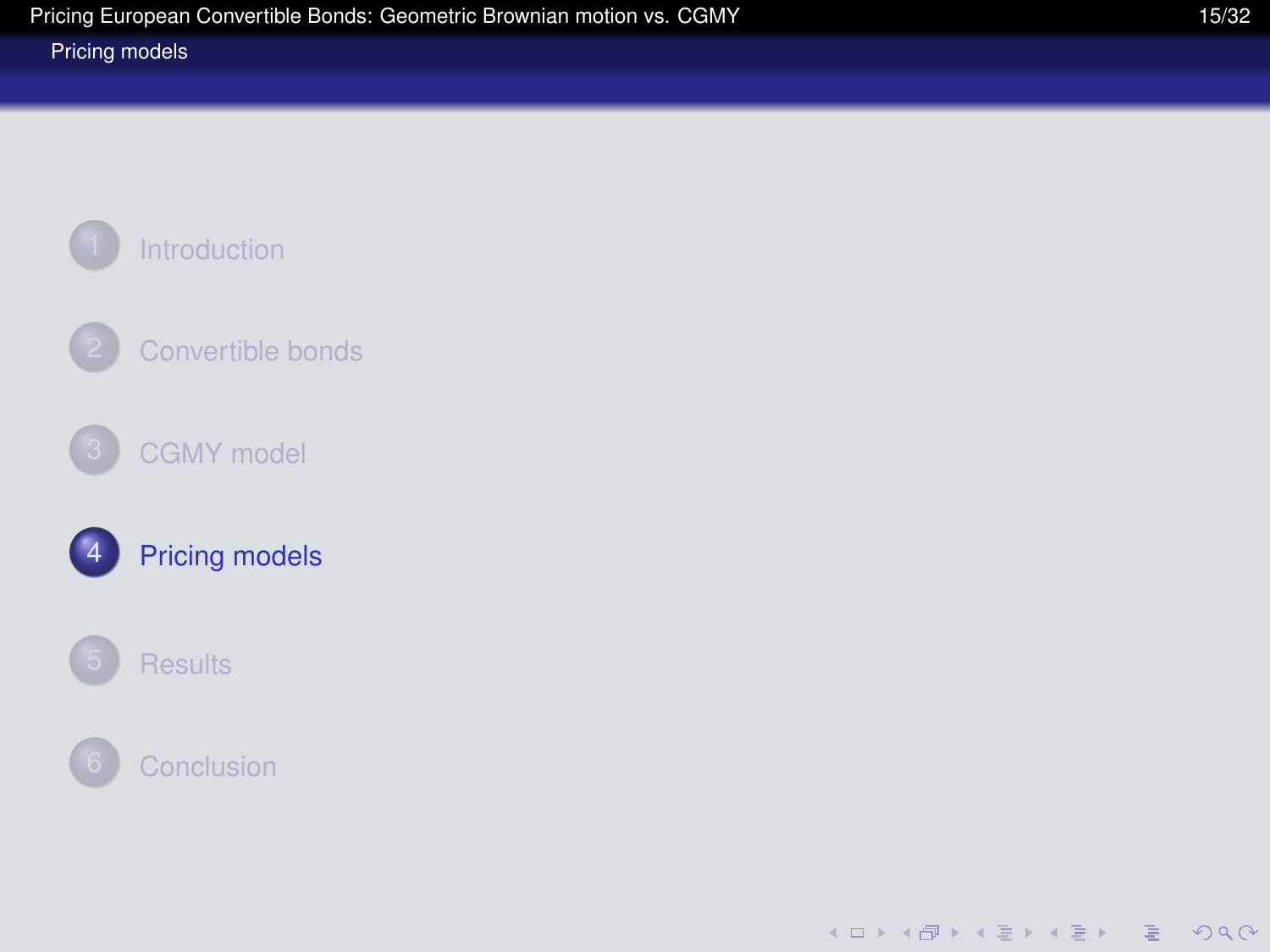The convertible bond is divided into

- a straight bond component denoted by *B<sup>t</sup>* and
- <span id="page-20-0"></span> $-$  a call option  $K_t$  on the conversion value  $\gamma_t S_t$  with strike  $X_t=B_t.$

**KOD KAD KED KED E VOOR**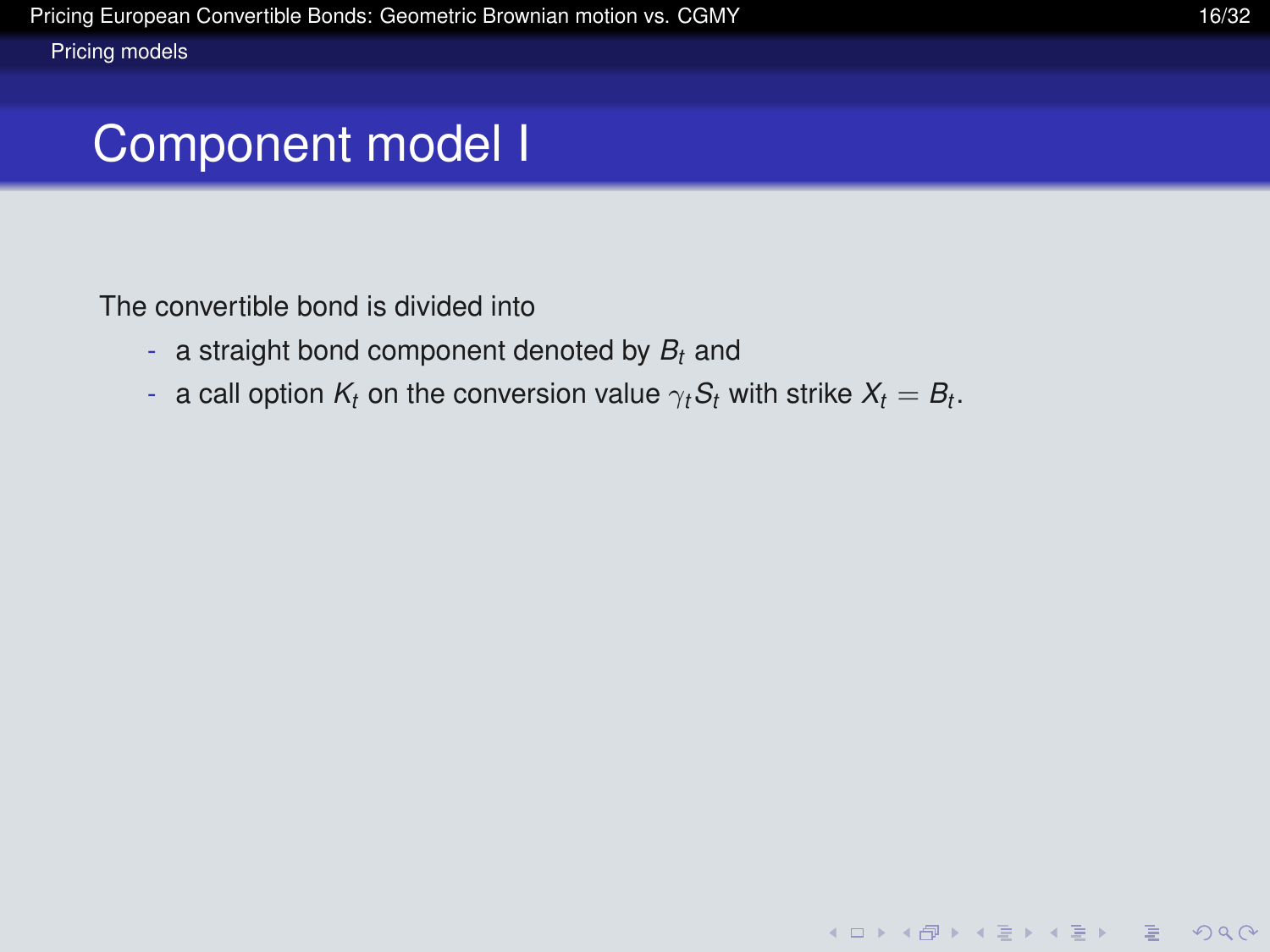The convertible bond is divided into

- a straight bond component denoted by *B<sup>t</sup>* and
- $-$  a call option  $K_t$  on the conversion value  $\gamma_t S_t$  with strike  $X_t=B_t.$

<span id="page-21-0"></span>**Bond:** The fair value of the bond is calculated using the standard formulae, i.e. the sum of the present value of its cashflows:

$$
B_t = N e^{-(r_{t,\tau} + \xi_t)(\tau - t)} + N c \sum_{i=1}^n e^{-(r_{t_i,\tau} + \xi_{t_i})(t_i - t)}.
$$
 (3)

**KOD KAD KED KED E VOOR**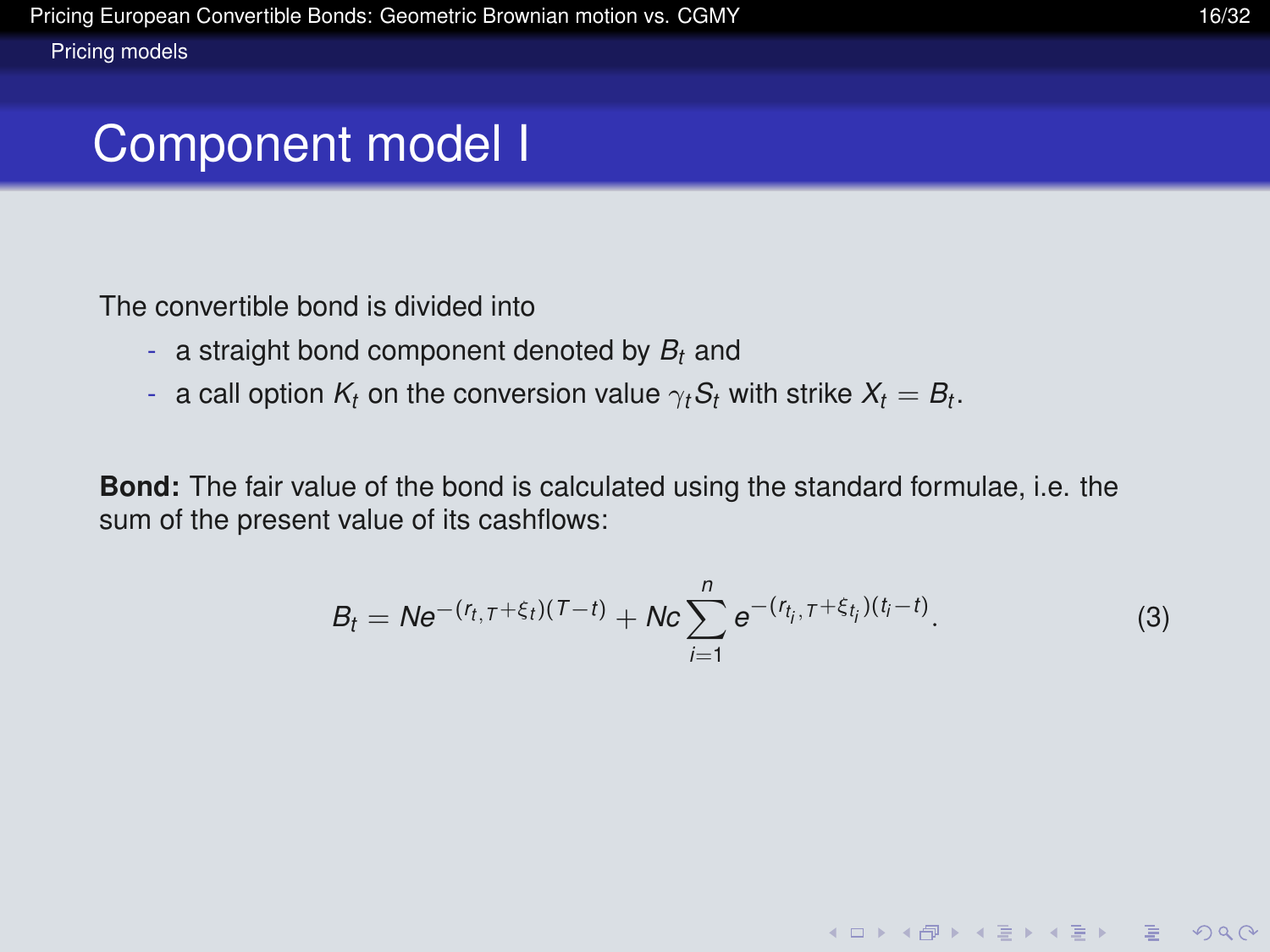The convertible bond is divided into

- a straight bond component denoted by *B<sup>t</sup>* and
- $-$  a call option  $K_t$  on the conversion value  $\gamma_t S_t$  with strike  $X_t=B_t.$

**Bond:** The fair value of the bond is calculated using the standard formulae, i.e. the sum of the present value of its cashflows:

$$
B_t = N e^{-(r_{t,\tau} + \xi_t)(\tau - t)} + N c \sum_{i=1}^n e^{-(r_{t_i,\tau} + \xi_{t_i})(t_i - t)}.
$$
 (3)

**KOD KAD KED KED E VOOR** 

<span id="page-22-0"></span>**Call:** The call *K<sup>t</sup>* can be priced either using the standard Black-Scholes formula or via the fast Fourier transform.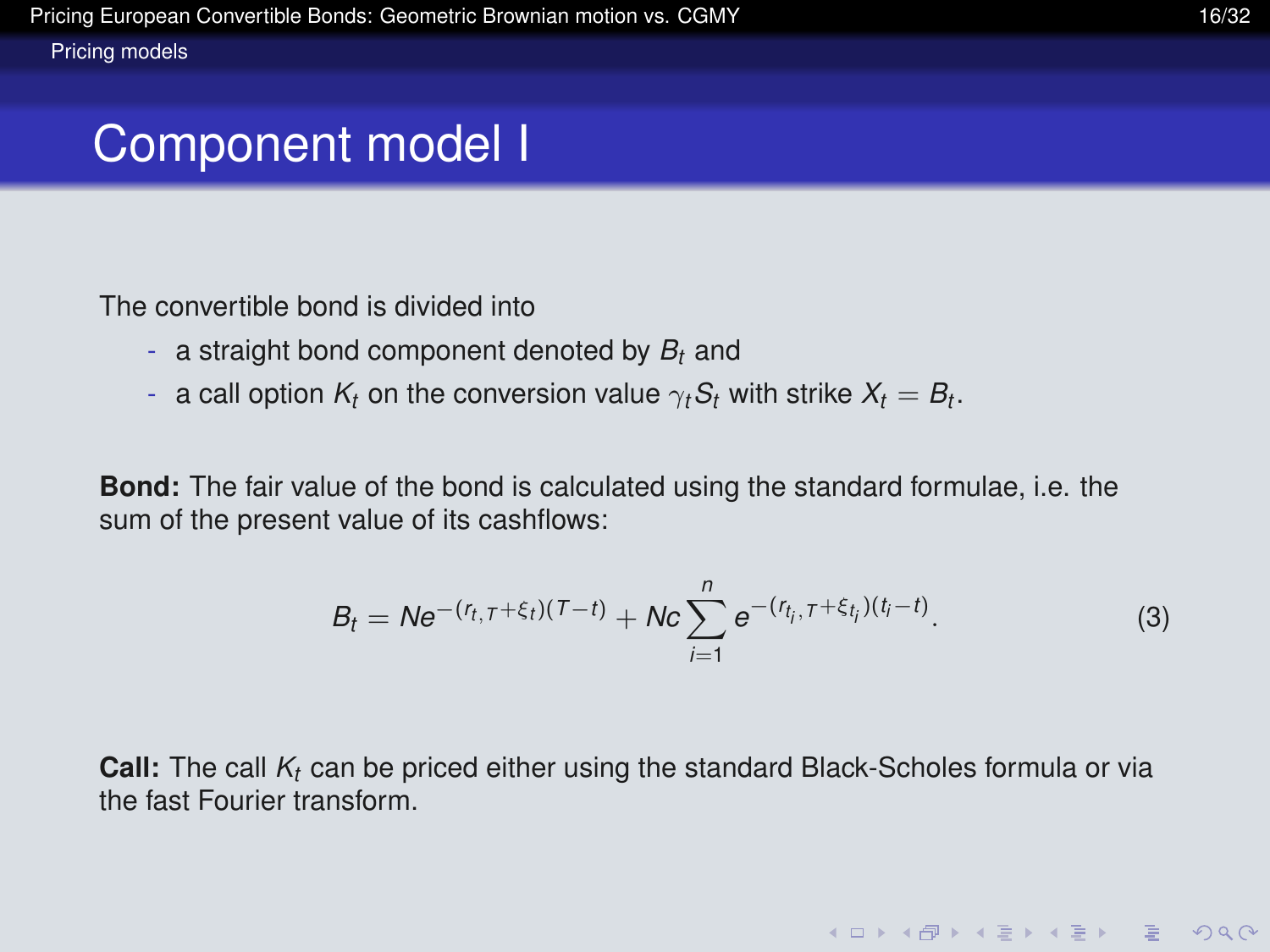<span id="page-23-0"></span>Then the value of the convertible bond is just the sum of the two:

$$
V_t=B_t+K_t
$$

K ロ ▶ K @ ▶ K 할 ▶ K 할 ▶ | 할 | © Q Q @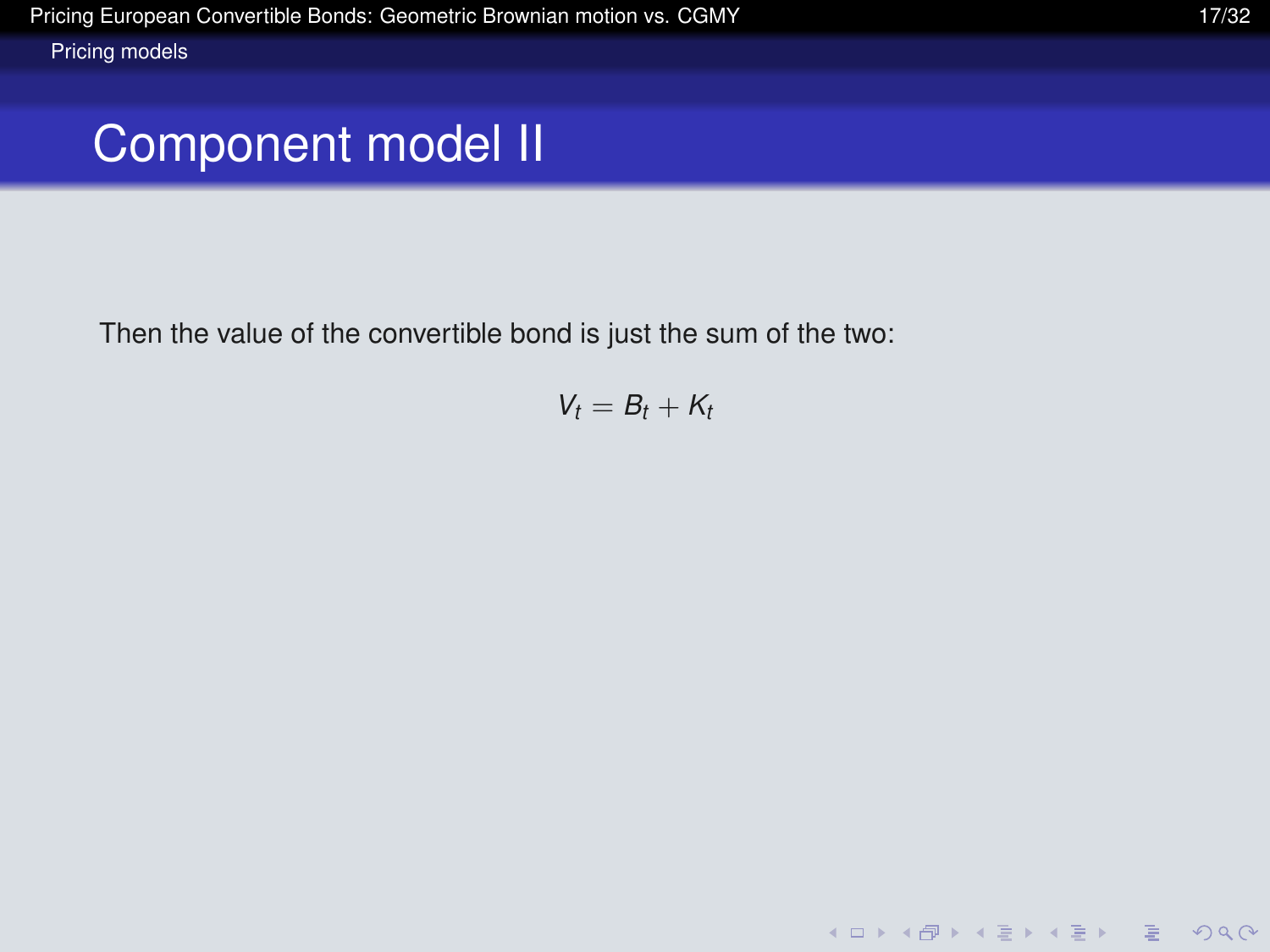Then the value of the convertible bond is just the sum of the two:

$$
V_t=B_t+K_t
$$

- This model will only work on European convertible bonds.  $\bullet$
- This kind of separation relies on restrictive assumptions like the absence of embedded options.
- <span id="page-24-0"></span>The strike price is not known in advance, it is in fact a stochastic strike price as the value of the bond depends on the future development of interest rates and the future credit spread.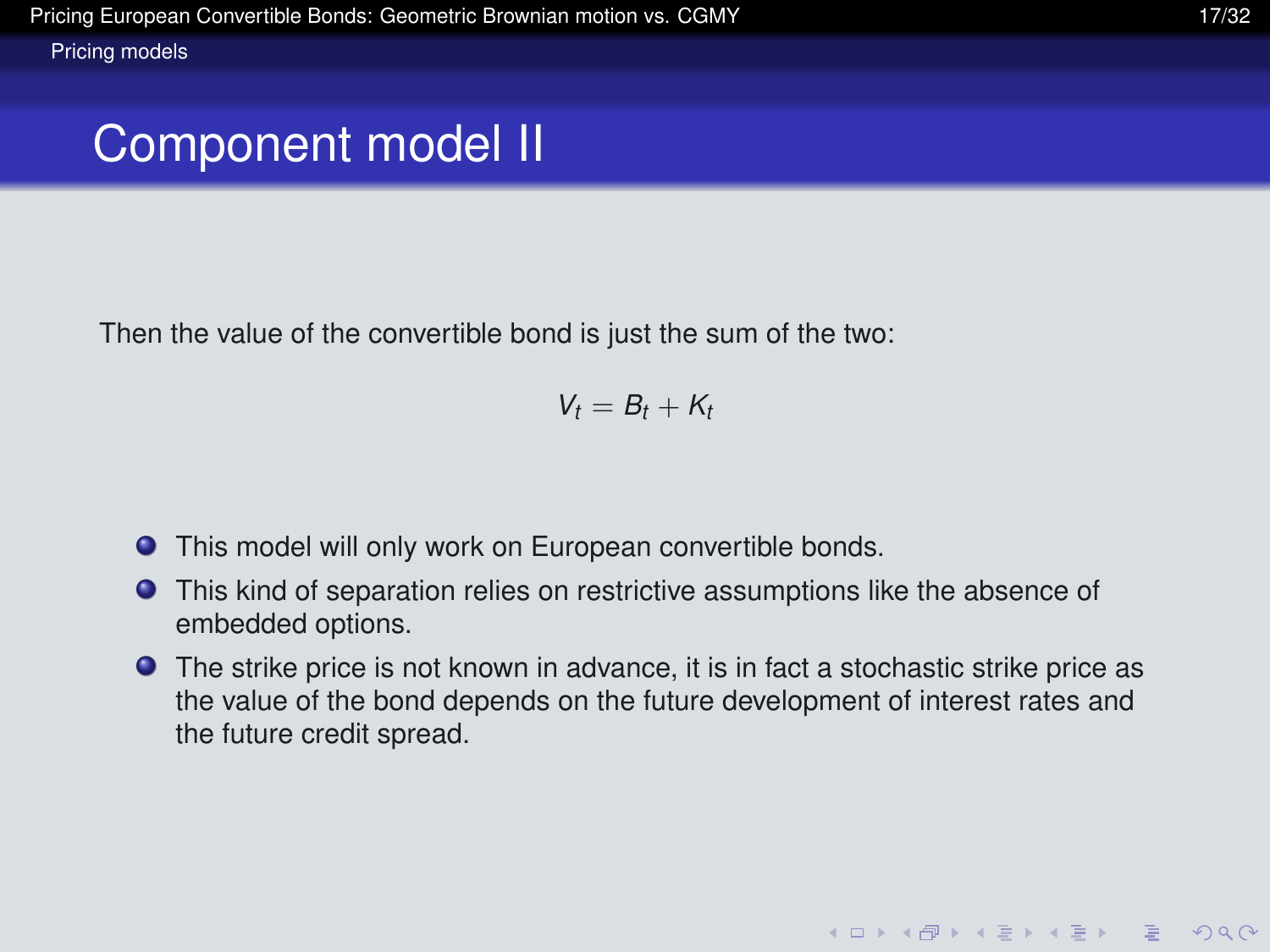### Monte Carlo method I

- Since convertible bonds are typically American in style, a technique to find the optimal stopping time needs to be added to the usual Monte Carlo method.
- In the case of a vanilla convertible bond, at every conversion time, the investor compares the payoff from immediate conversion to the expected present value of future payoffs from the bond to decide whether he should convert or not.
- <span id="page-25-0"></span>• Kind & Wilde and Lvov et al. suggested ways to find the optimal stopping times, based on the least squares regression approach suggested by Longstaff & Schwartz.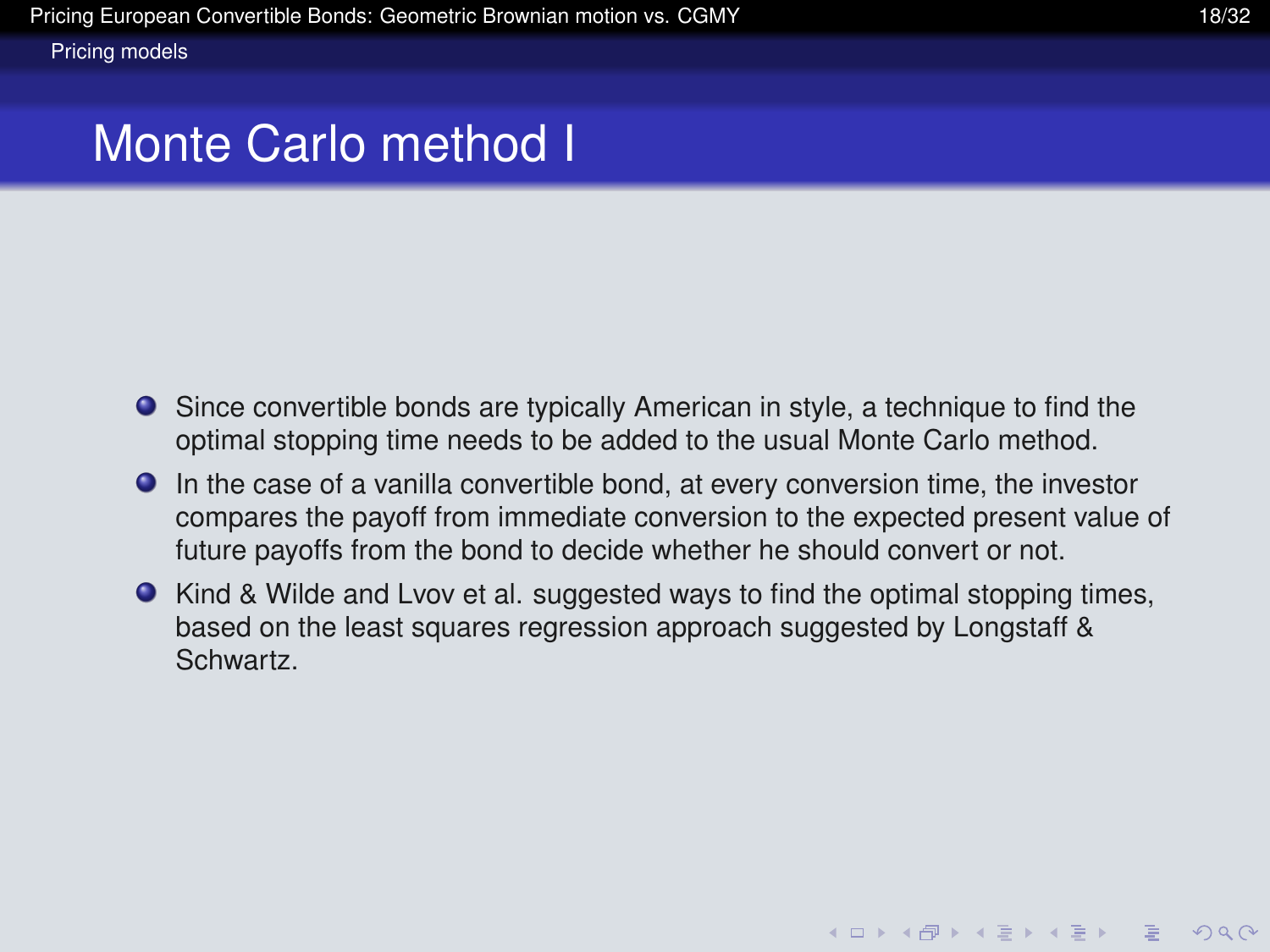### Optimal exercise decisions

- $\bullet$  Consider a probability space  $(Ω, F, ℤ)$  and
- **a** discrete number of stopping times,  $t_0 < t_1 < ... < t_n$  with  $t_0 = 0$  and  $t_n = T$ and n equal to the number of days until maturity.
- <span id="page-26-0"></span>**The continuation value**  $F(\omega, t_i)$  **can be seen as the expected value that the** investor can realise if he waits one more period without converting.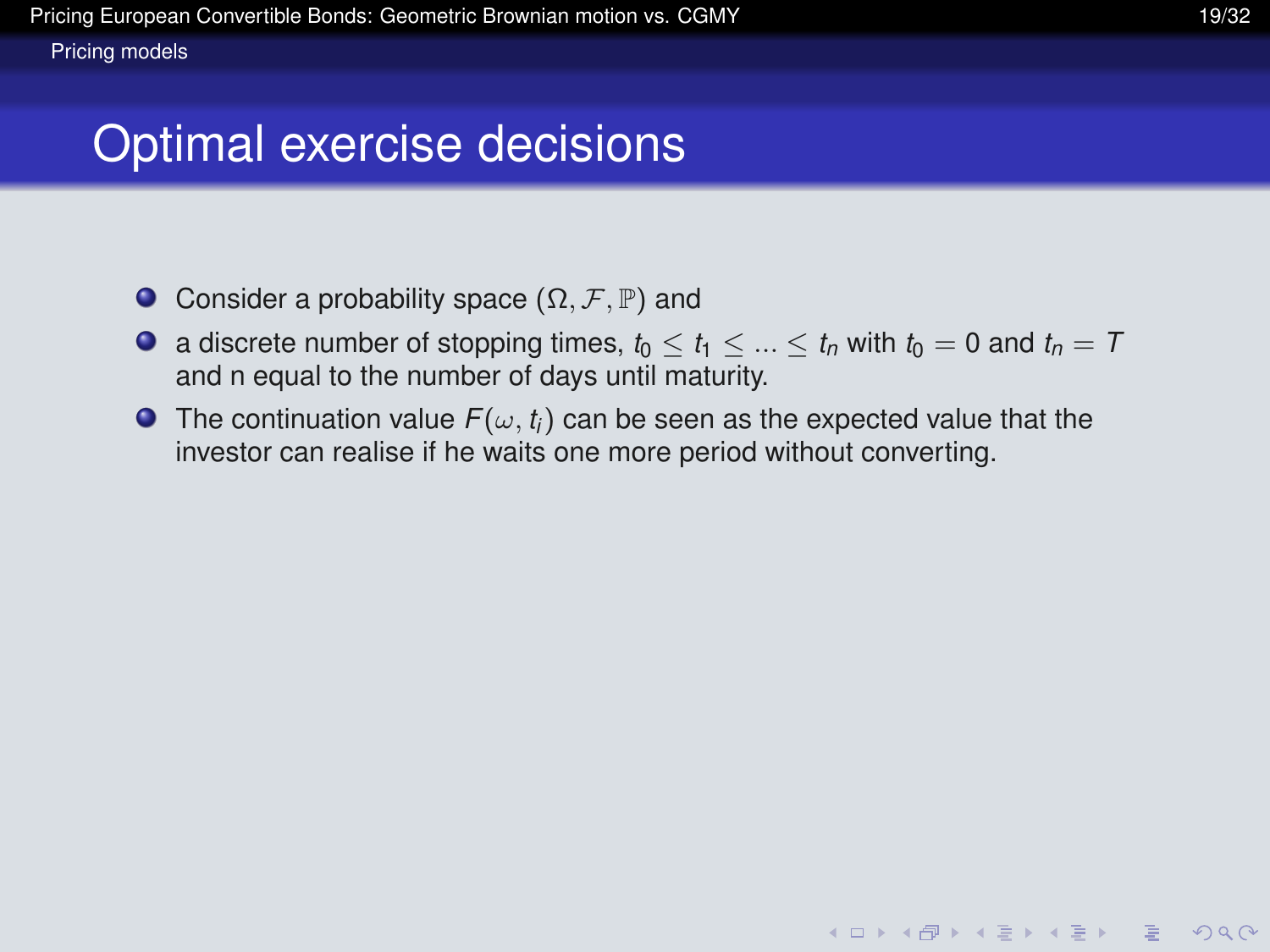# Optimal exercise decisions

- $\bullet$  Consider a probability space  $(Ω, F, ℤ)$  and
- **a** discrete number of stopping times,  $t_0 < t_1 < ... < t_n$  with  $t_0 = 0$  and  $t_n = T$ and n equal to the number of days until maturity.
- **The continuation value**  $F(\omega, t_i)$  **can be seen as the expected value that the** investor can realise if he waits one more period without converting.

At each timestep there are five possible outcomes:

- The convertible bond continues to exist without being called or converted.
- The convertible bond is called by the issuer.
- The convertible bond is converted by the holder.
- The convertible bond is called by the issuer and subsequently converted by the holder. This is called forced conversion.
- <span id="page-27-0"></span>**5** The holder exercises the put option.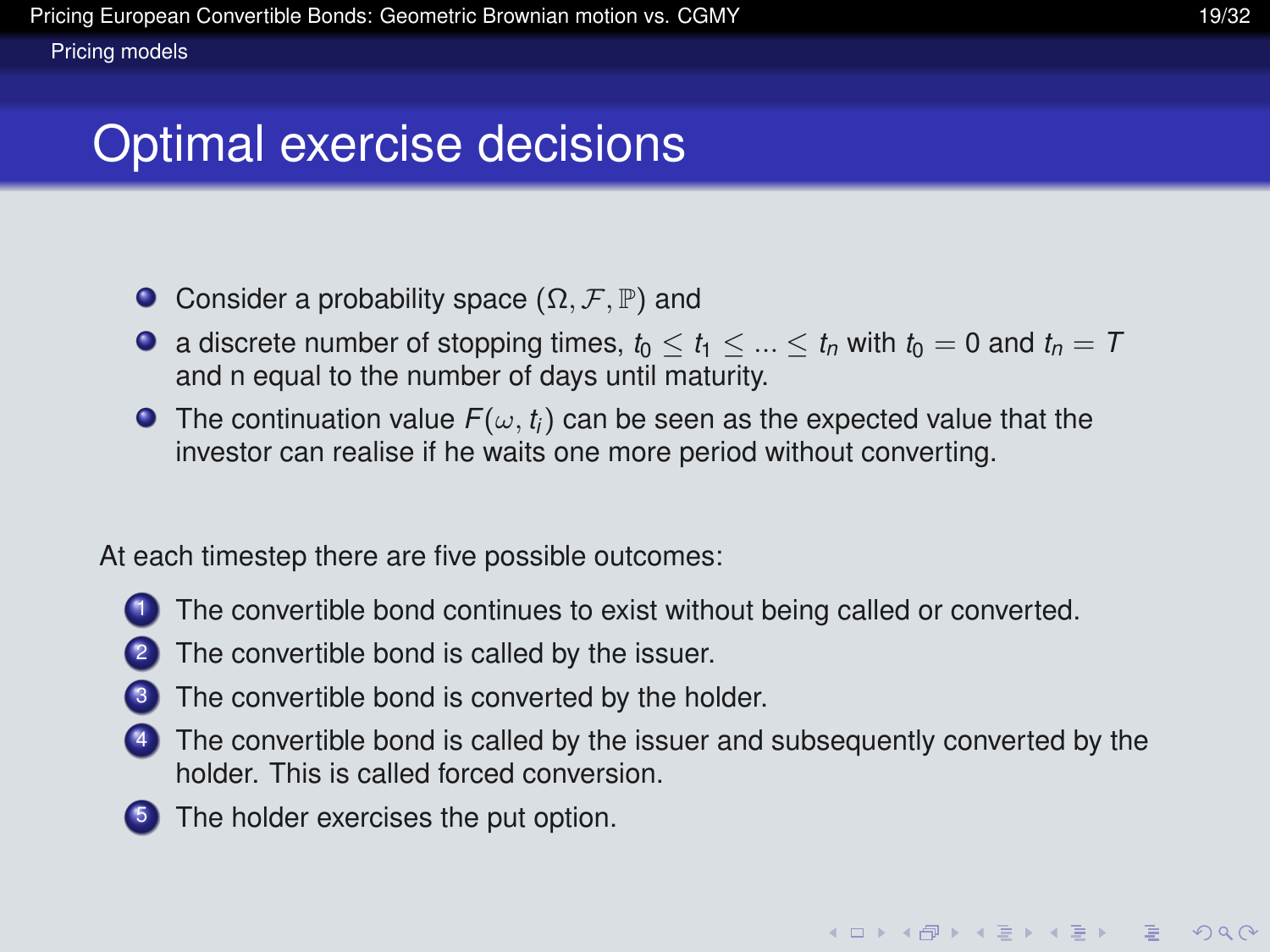### Monte Carlo method II

- Define Payoff(*t<sup>i</sup>* ) to be the cashflow received at time *t<sup>i</sup>* .
- $\bullet$  If there is no optimal stopping time before maturity, then  $Payoff(T) = max(\gamma_T S_T, N).$
- Once an optimal stopping time has been found, all the values in the stock price path after this time are set to zero.
- Let  $\tau_i^*$  be the stopping time found in path *i* after the backward induction *i* procedure.
- $c(\tau_i^{\star})$  is the present value of all coupons received and accrued interest gained in the period  $[t_0, \tau_i^{\star}]$ .

<span id="page-28-0"></span>The total cashflows received from a convertible bond investment at time  $\tau_i^\star$  is given by

Total Cashflow = 
$$
CF_{total}(\tau_i^*)
$$
 = Payoff( $\tau_i^*$ ) +  $c(\tau_i^*)$ .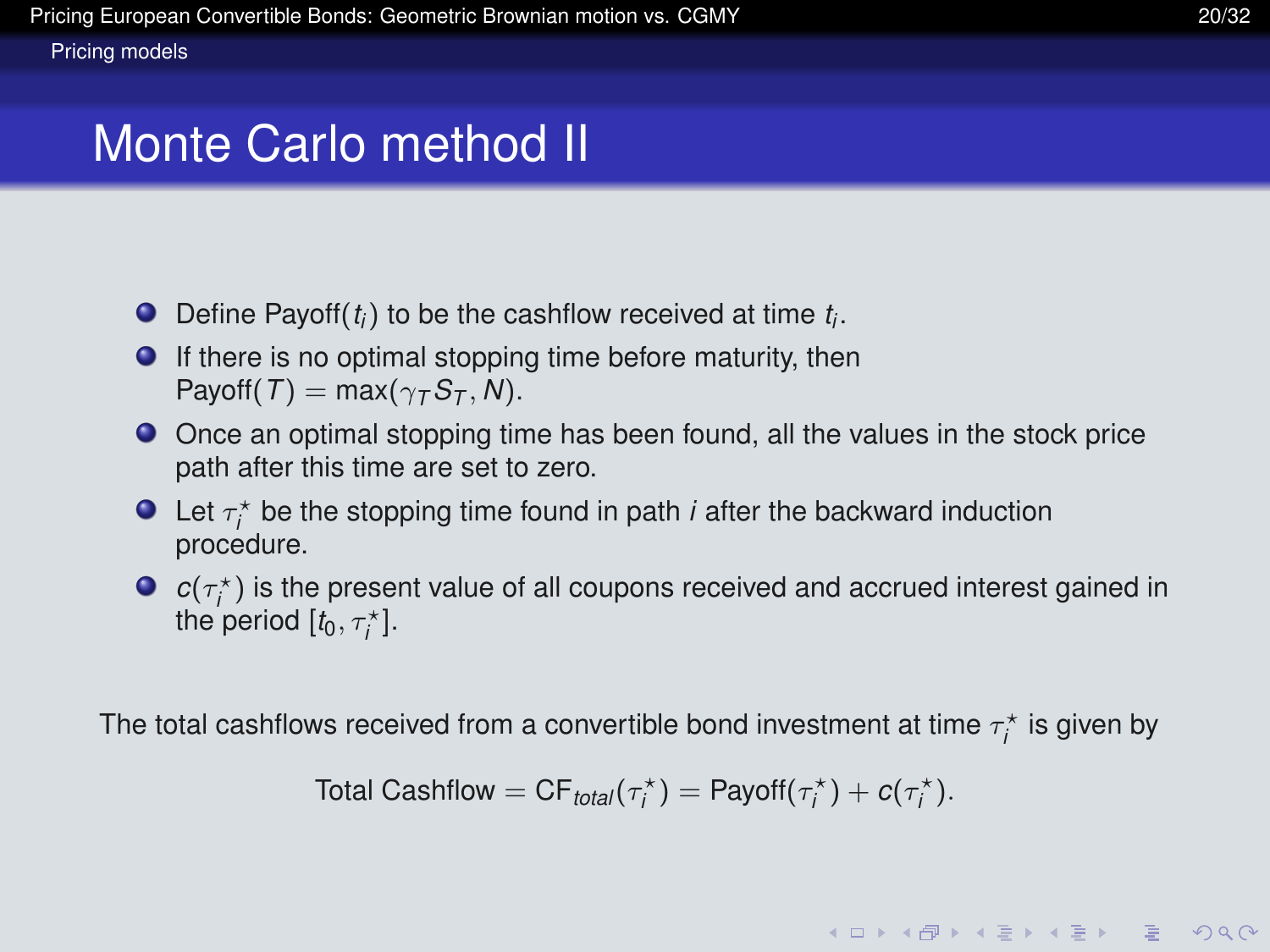<span id="page-29-0"></span>Once all the optimal stopping times and corresponding payoffs have been determined, the price of the convertible bond is given by the average discounted payoffs over all simulated paths:

$$
V_t = \frac{1}{n} \sum_{i=1}^n e^{-r_{t,\tau_i^*}(\tau_i^* - t)} CF_{total}(\tau_i^*).
$$
 (4)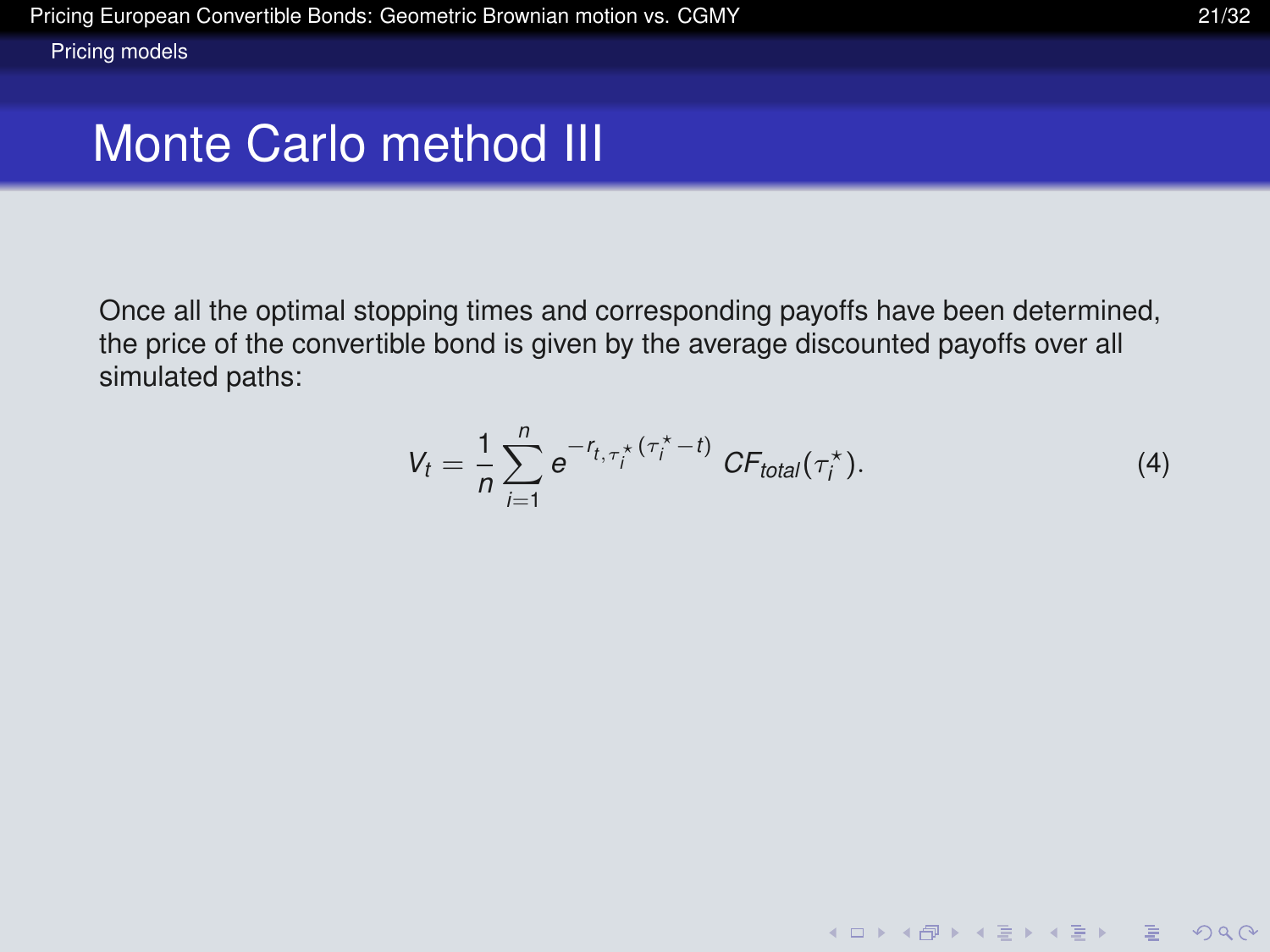Once all the optimal stopping times and corresponding payoffs have been determined, the price of the convertible bond is given by the average discounted payoffs over all simulated paths:

$$
V_t = \frac{1}{n} \sum_{i=1}^n e^{-r_{t,\tau_i^*}(\tau_i^* - t)} CF_{total}(\tau_i^*).
$$
 (4)

To do all of the above, it is necessary to estimate the continuation value. By no arbitrage arguments, the continuation value needs to be equal to the expected value of the future cashflows under the risk-neutral measure, denoted by Q:

$$
F(\omega, t_i) = E^{\mathbb{Q}} \Big[ \sum_{j=i+1}^{n} e^{r_{t_j}, t_j(t_j - t_i)} \, CF_{total}(t_j) \mid \mathcal{F}_{t_i} \Big] \tag{5}
$$

**KOD KARD KED KED YOUR** 

<span id="page-30-0"></span>under the condition that exercise is only possible after *t<sup>i</sup>* .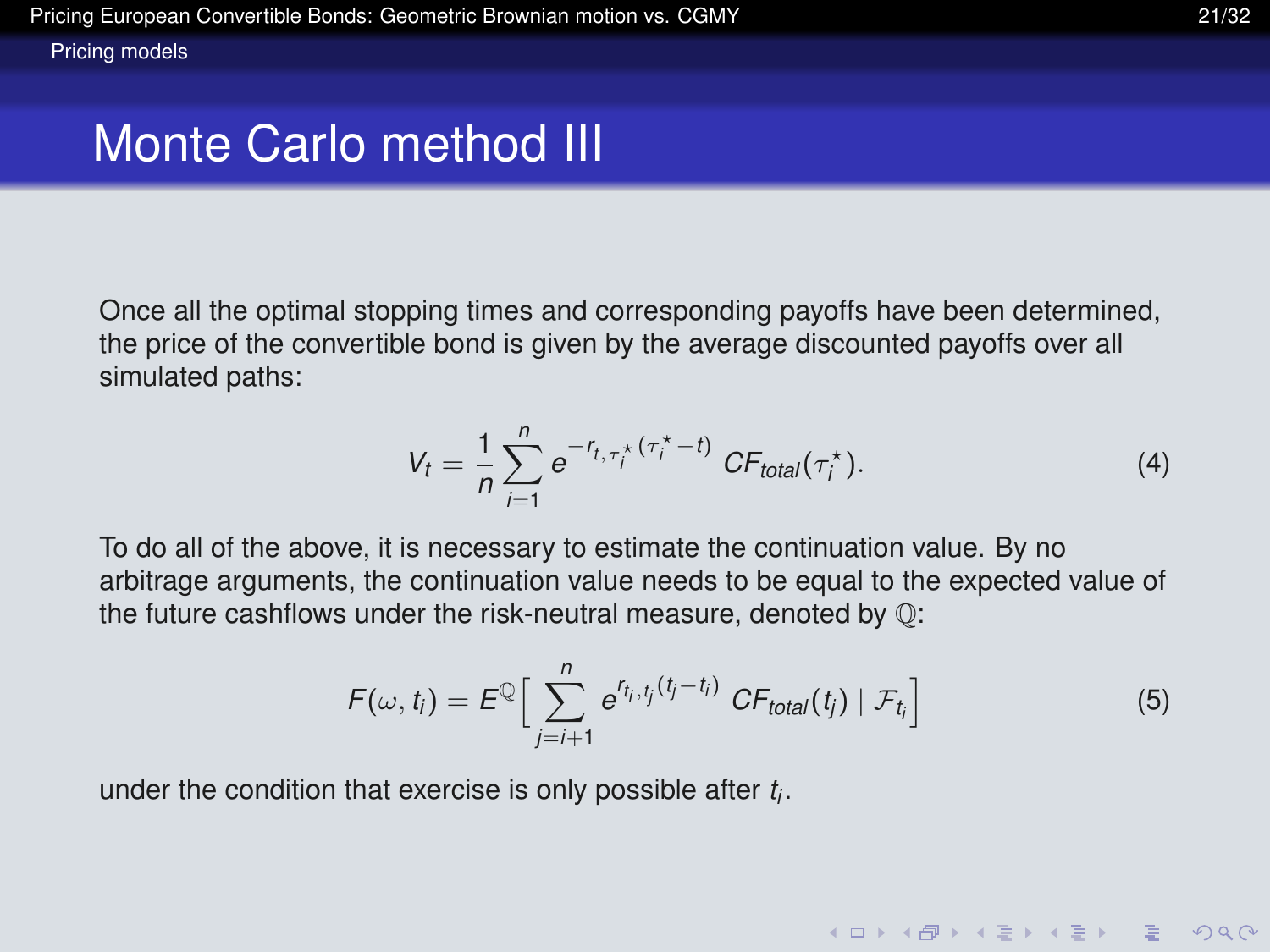<span id="page-31-0"></span>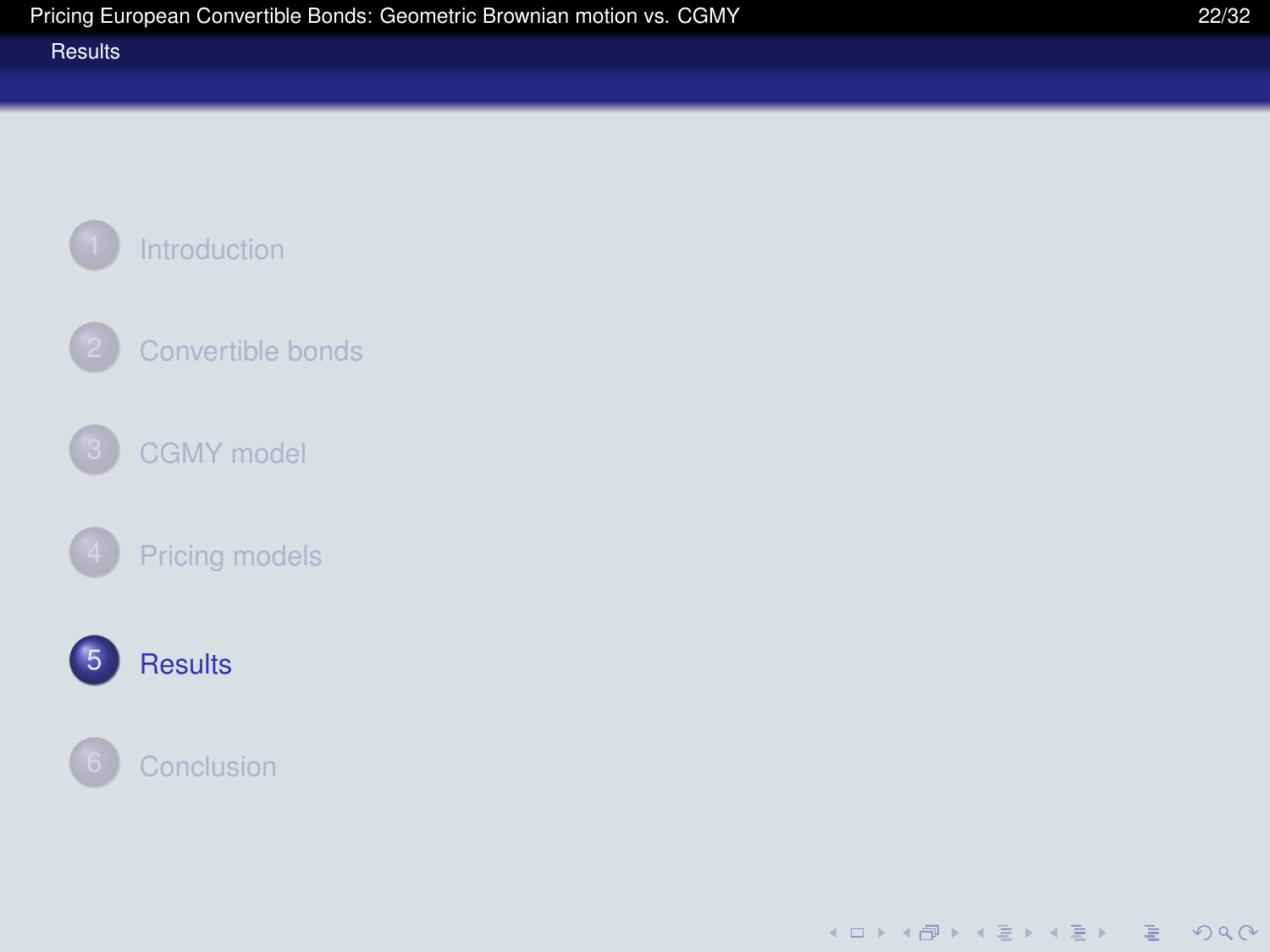# **Simplifications**

- We only look at European convertible bonds with no call or put provisions.
- The convertible bond will pay constant coupons at regular times and will be exchangeable into a certain number of shares at the discretion of the investor.
- Interest rates and volatilities are assumed to be constant.
- <span id="page-32-0"></span>We work with a conversion ratio instead of a conversion price.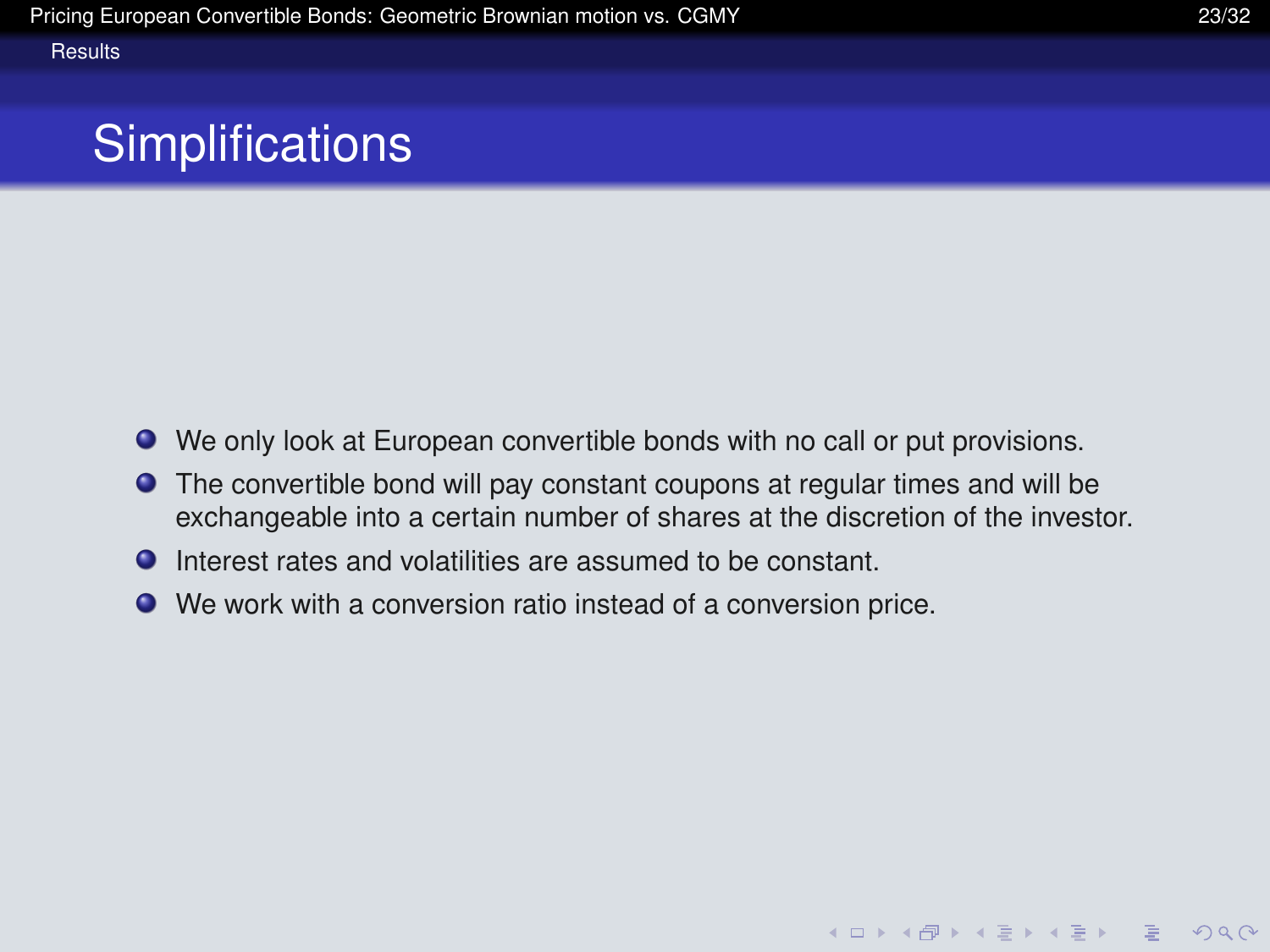### **Parameters**

The following parameters will be used to illustrate the advantages and challenges of implementing the models:

- $S_0 = 50$
- $\bullet$   $\sigma$ <sub>S</sub> = 30%
- $d_S = 3\%$
- $r = 8\%$
- $N = 100$
- $\bullet$   $\kappa = 1$
- $\bullet \ \gamma = 2$
- <span id="page-33-0"></span> $c = 10\%$  NACS

**KO KARA KE KAEK E KARA**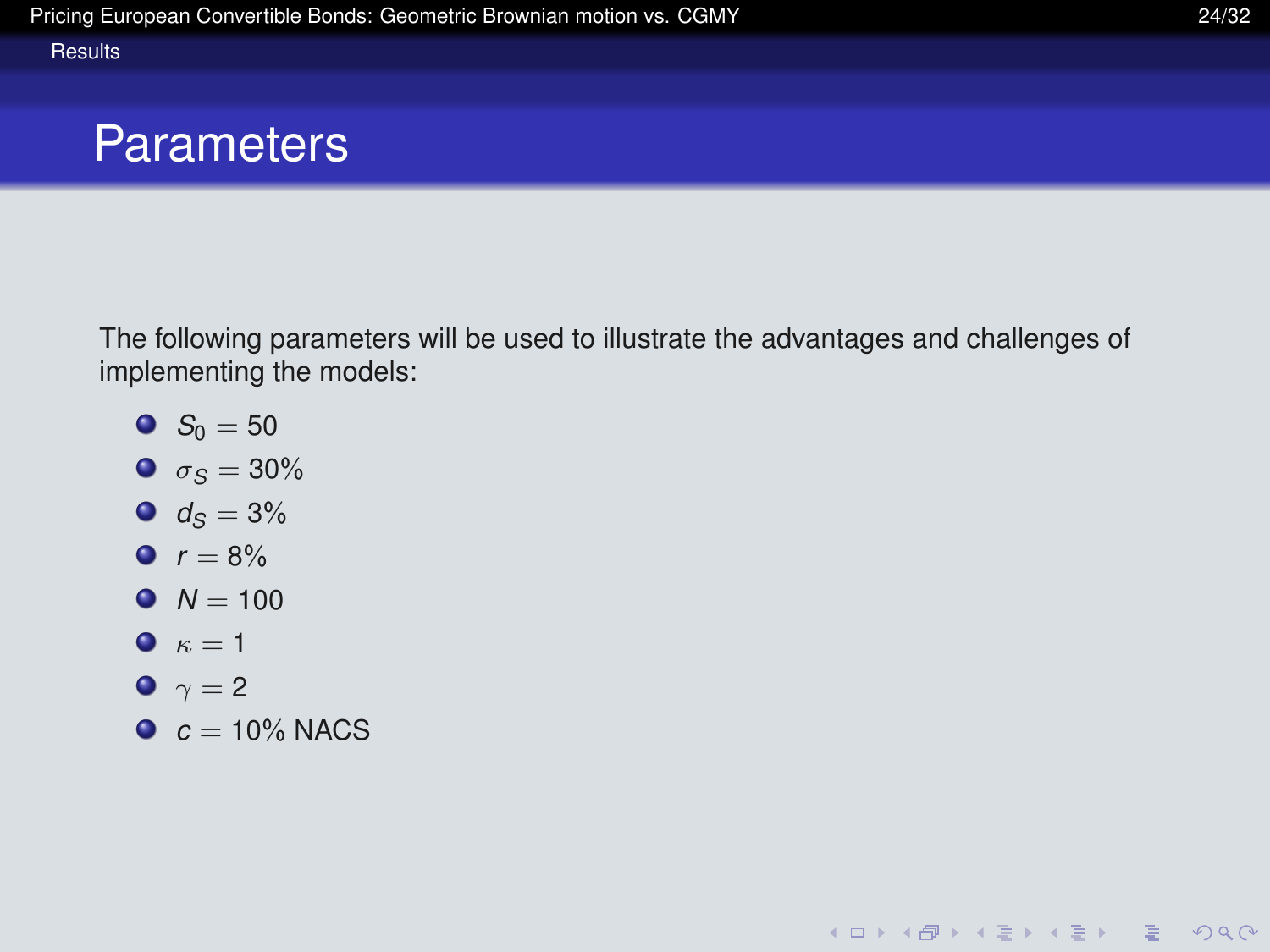# CGMY parameters

We first used from Carr et al.:

- $C = 5$
- $G = 5.6$
- $M = 8.6$
- $Y = 0.5$



<span id="page-34-0"></span>Figure: Comparing the dens[itie](#page-33-0)[s.](#page-35-0)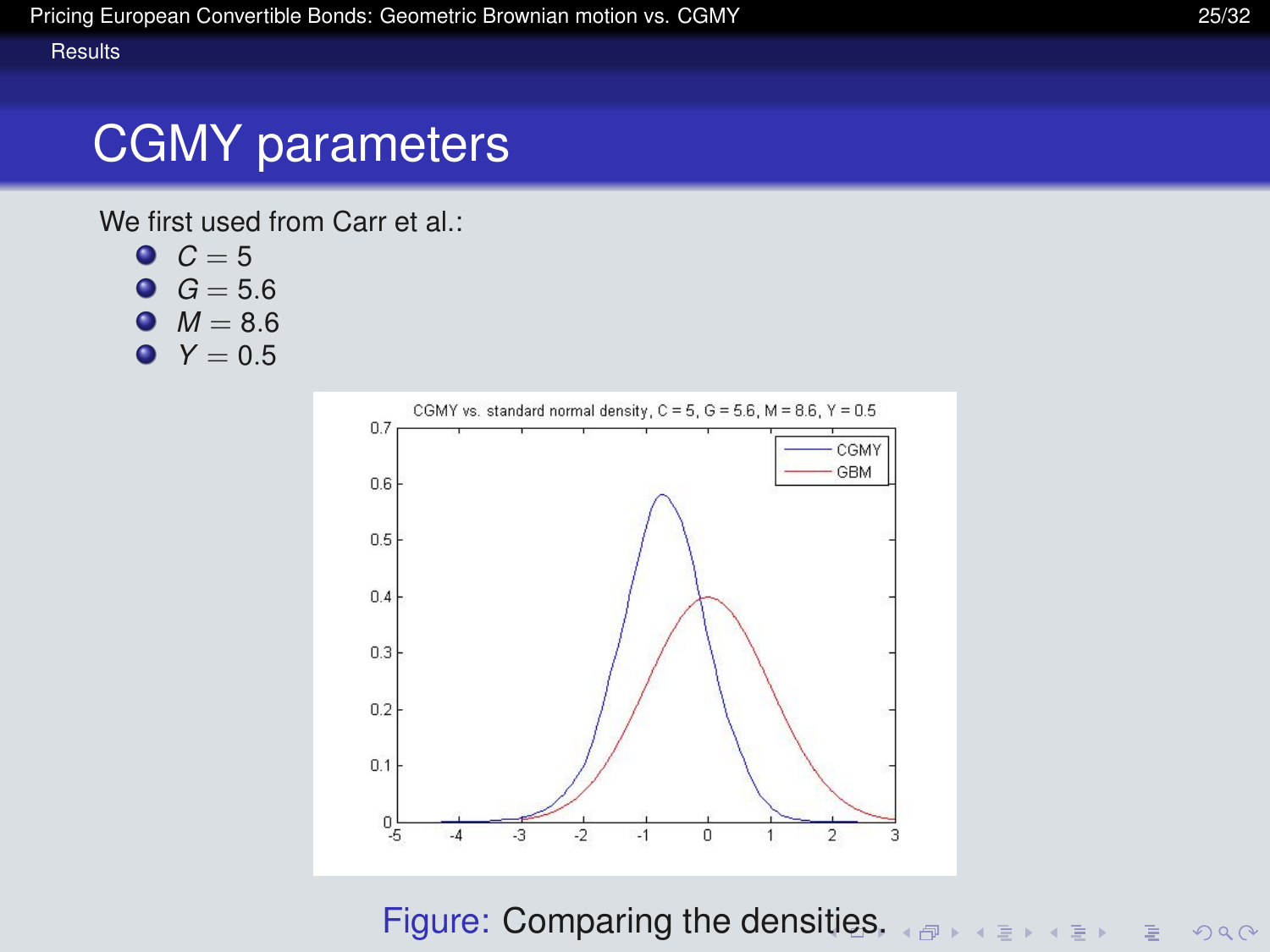

<span id="page-35-0"></span>Figure: Conversion rate of Monte Carlo methods.

 $\left\{ \begin{array}{ccc} 1 & 0 & 0 \\ 0 & 1 & 0 \end{array} \right.$  $2990$  $\equiv$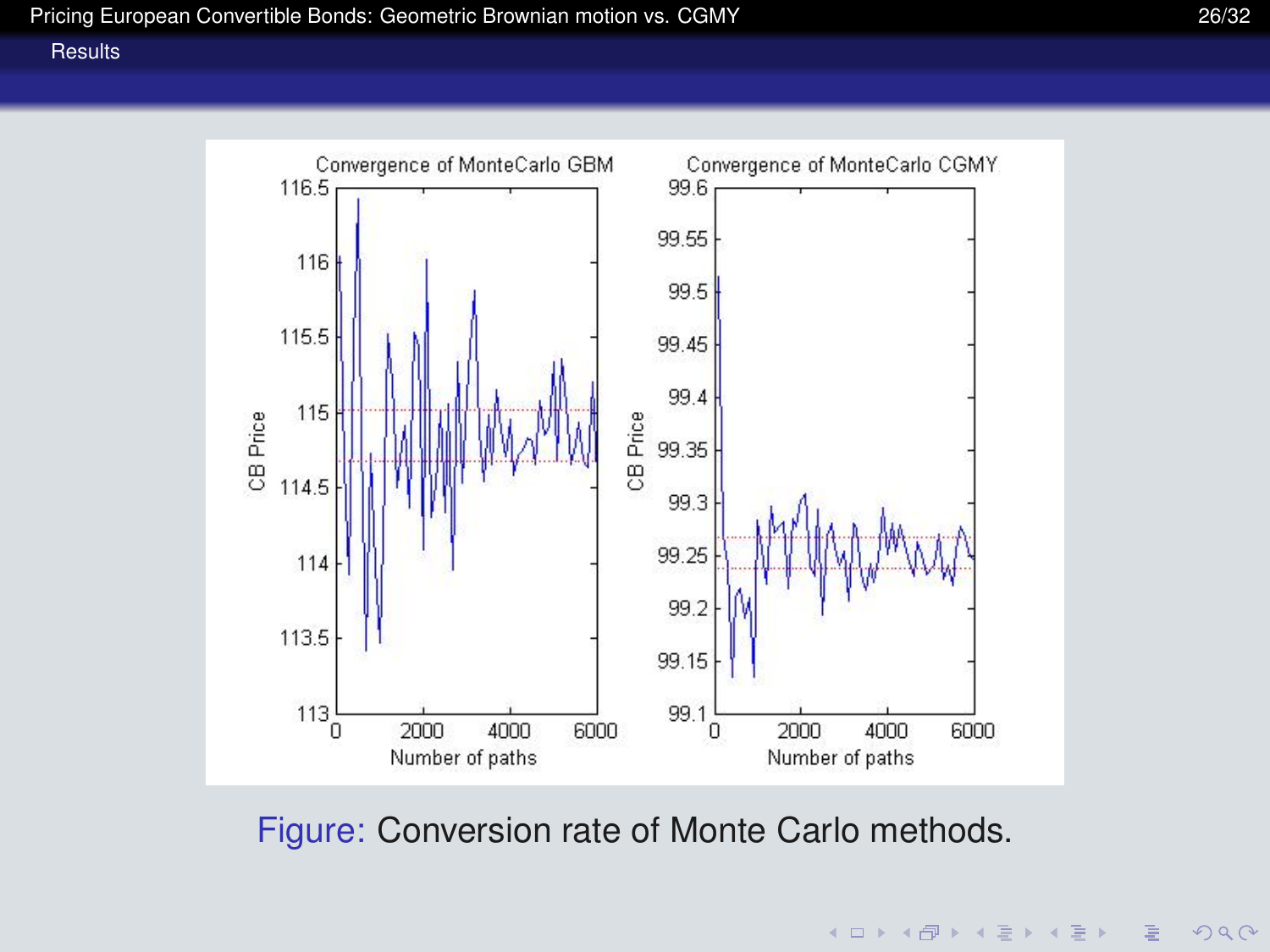**KOD KAD KED KED E VOOR** 

#### **[Results](#page-36-0)**



<span id="page-36-0"></span>Figure: Component and Monte Carlo pricing techniques with coupons using a negatively skewed CGMY process.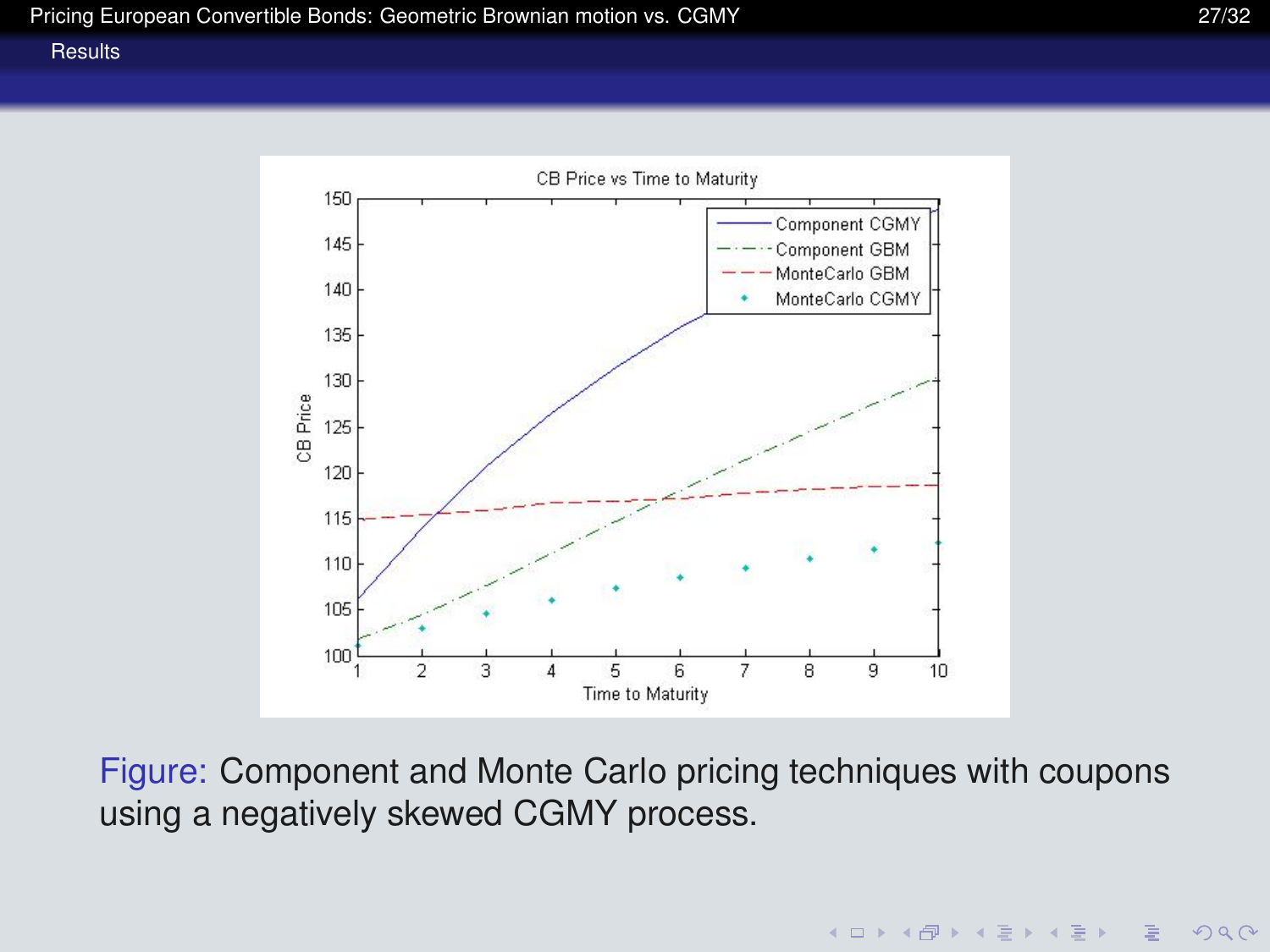We interchanged the values for *G* and *M*, thereby making it positively skewed.



<span id="page-37-0"></span>Figure: Comparing the densities.

K ロ ▶ K @ ▶ K 할 ▶ K 할 ▶ | 할 | © Q Q @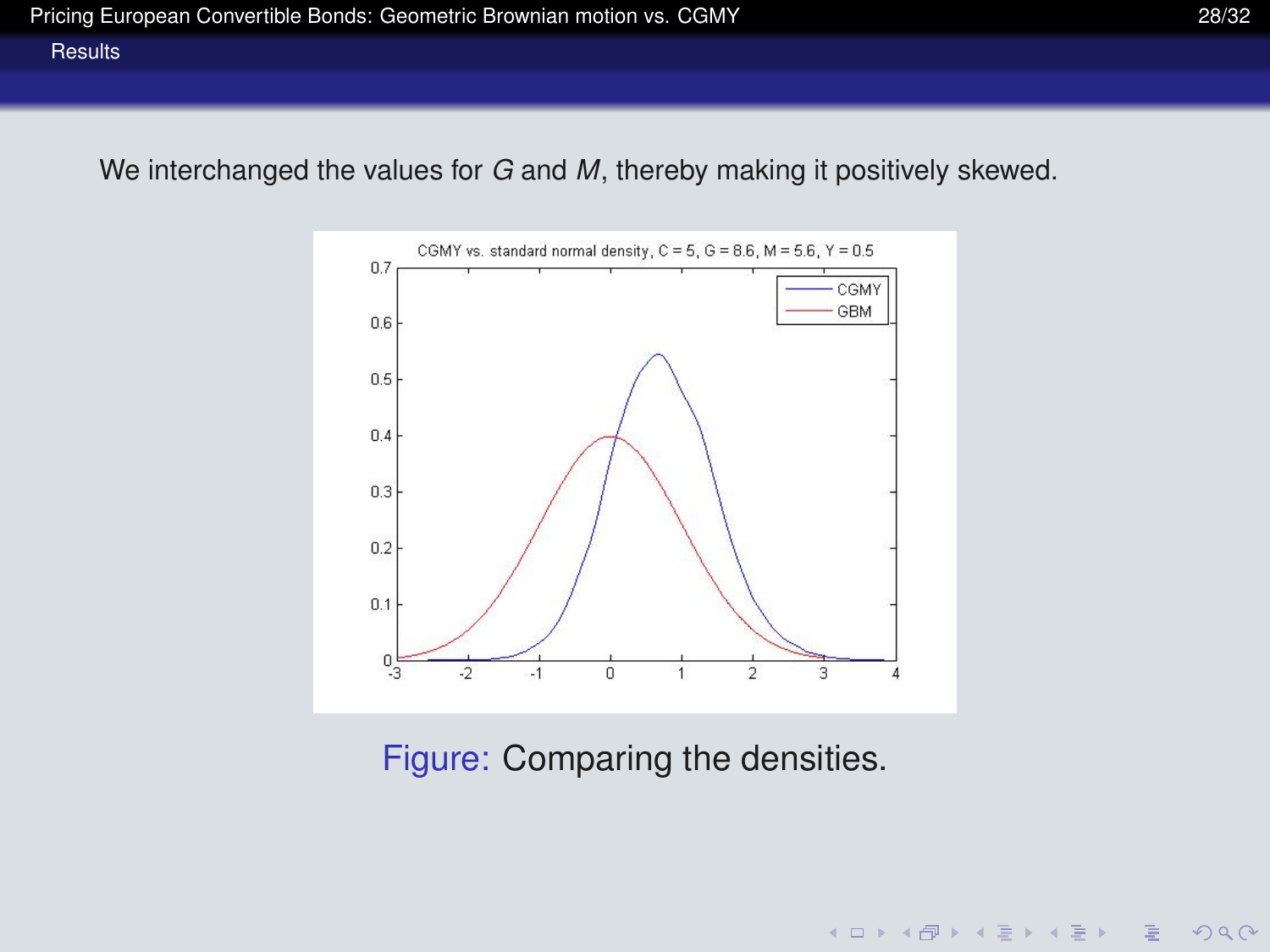

<span id="page-38-0"></span>Figure: Component and Monte Carlo pricing techniques with coupons using a positively skewed CGMY process.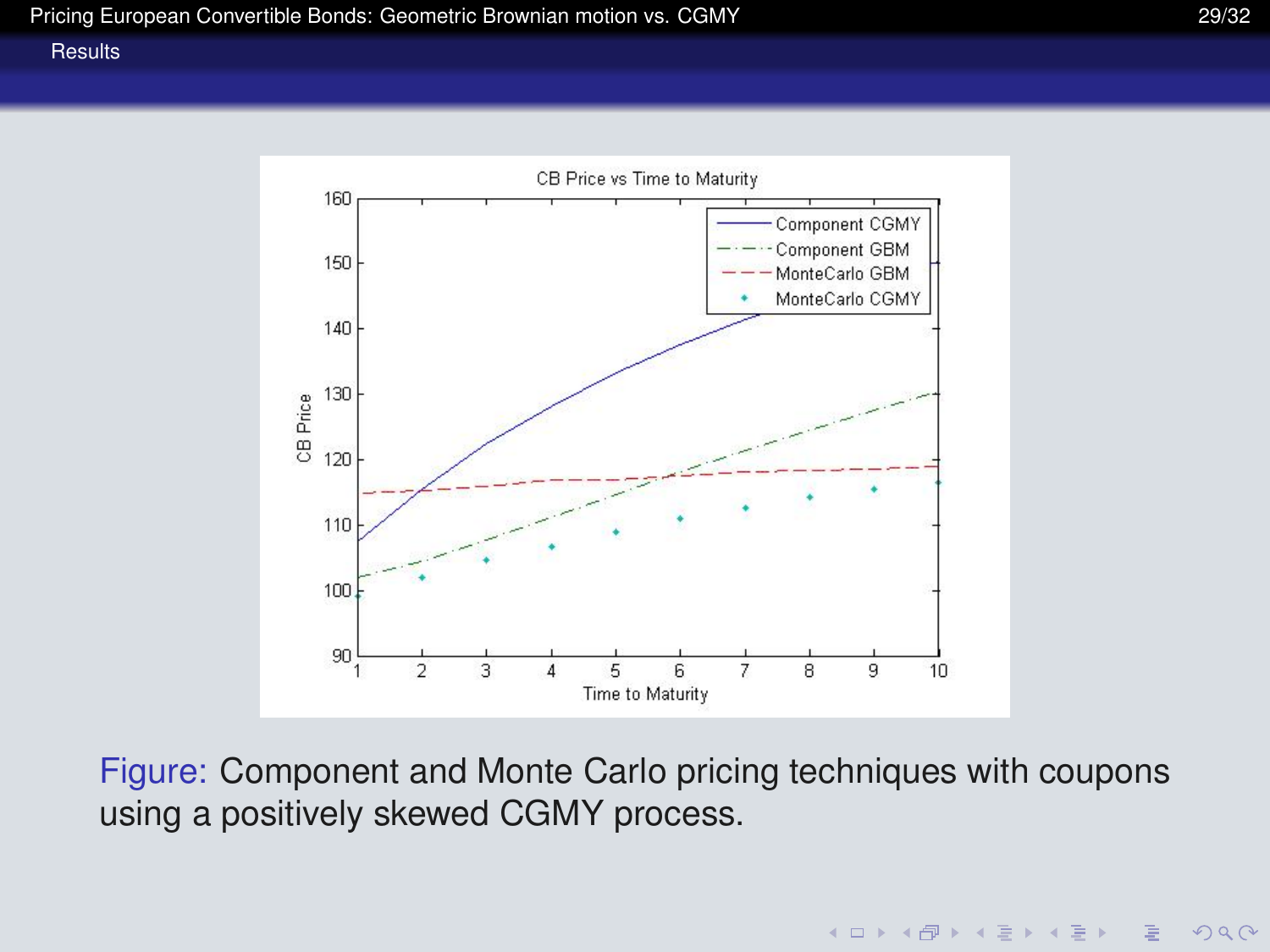#### [Conclusion](#page-39-0)

<span id="page-39-0"></span>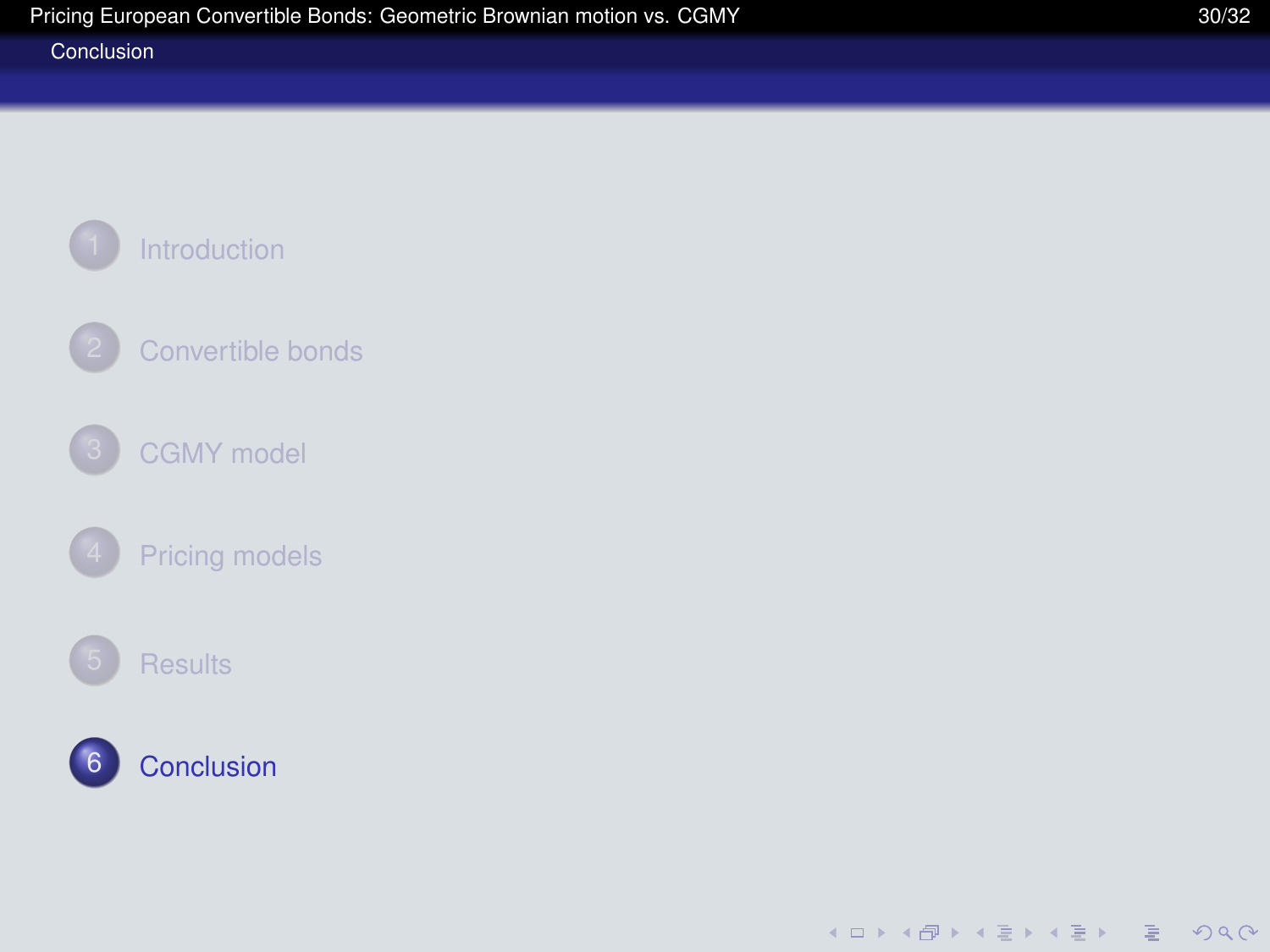#### **[Conclusion](#page-40-0)**

### **Conclusion**

- This is only the beginning into the research of using the CGMY model to price convertible bonds.
- We now need to extend these model to price American convertible bonds, which include both call and put provisions.
- <span id="page-40-0"></span>Credit risk, which was not considered in this presentation, also needs to be introduced into the pricing.